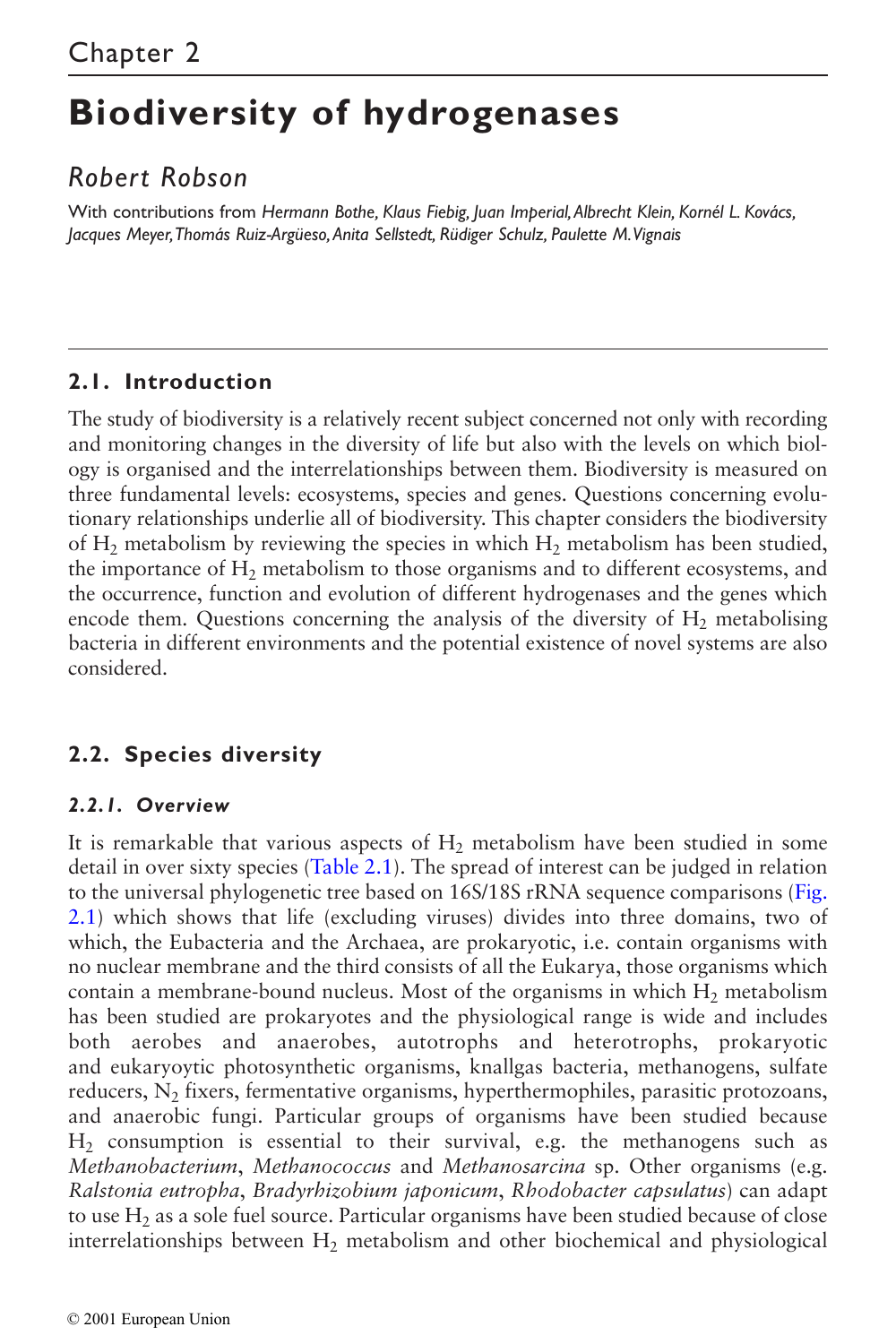| Domain | Group                   | Order                                               | Genus               | Species              | Abbreviation |
|--------|-------------------------|-----------------------------------------------------|---------------------|----------------------|--------------|
|        | Archaea Crenarchaeota   |                                                     | Pyrodictium         | brockii              | Pbr          |
|        |                         | Euryarchaeota Archaeglobales                        | Archaeoglobus       | fulgidus             | Afu          |
|        |                         | Methanobacteriales Methanobacterium                 |                     | marburgensis         | Mtm          |
|        |                         |                                                     | Methanothermus      | fervidus             | Mfe          |
|        |                         | Methanococcales                                     | Methanococcus       | jannaschii           | Mja          |
|        |                         |                                                     | Methanococcus       | thermolithotrophicus | Mtl          |
|        |                         |                                                     | Methanococcus       | vanielli             | Mva          |
|        |                         |                                                     | Methanococcus       | voltae               | Mvo          |
|        |                         | Methanomicrobiales Methanosarcina                   |                     | mazei                | Mma          |
|        |                         | Methanopyrales                                      | Methanopyrus        | kandleri             | Mka          |
|        |                         | Methanosarcinacaea Methanosarcina<br>Thermococcales |                     | barkeri              | Mba          |
|        |                         |                                                     | Pyrococcus          | furiosus             | Pfu          |
|        |                         |                                                     | Pyrococcus          | hirokoshii           | Phi          |
|        |                         |                                                     | Thermococcus        | litoralis            | Tli          |
|        |                         |                                                     | <b>Thermococcus</b> | stetteri             | Tst          |
|        | Bacteria Aquificales    |                                                     | Aquifex             | aeolicus             | Aae          |
|        |                         |                                                     | Aquifex             | pyrophilus           | Apy          |
|        |                         |                                                     | Calderobacterium    | hydrogenophilim      | Chy          |
|        |                         |                                                     | Hydrogenobacter     | thermophilus         | Hth          |
|        |                         | Cyanobacteria Chroococcales                         | Synechococcus       | <b>PCC6301</b>       | S6301        |
|        |                         |                                                     | Synechocystis       | PCC6803              | S6803        |
|        |                         | <b>Nostocales</b>                                   | Anabaena            | PCC29413             | A29413       |
|        |                         |                                                     | Anabaena            | <b>PCC7120</b>       | A7120        |
|        |                         |                                                     | Anabaena            | variabilis           | Ava          |
|        |                         |                                                     | Nostoc              | PCC73102             | N73102       |
|        |                         | Oscillatoriales                                     | Oscillatoria        | SD.                  | Osp          |
|        |                         | Prochlophytes                                       | Proclorothrix       | hollandica           | Pho          |
|        | <b>Firmicutes</b>       | Actinomycetales                                     | Frankia             | Sp.                  | Fsp          |
|        |                         |                                                     | Streptomyces        | thermoautotrophicus  | Sth          |
|        |                         | Bacillus/Clostridium Bacillus                       |                     | schlegelii           | Bsc          |
|        |                         |                                                     | Bacillus            | tusciae              | Btu          |
|        |                         |                                                     | Clostridium         | acetobutylicum       | Cac          |
|        |                         |                                                     | Clostridium         | pasteurianum         | Cpa          |
|        |                         | Corynibacterinae                                    | Rhodococcus         | opacus               | Rop          |
|        | Proteobacteria $\alpha$ |                                                     | Acetobacter         | flavidum             | Afl          |
|        |                         |                                                     | Bradyrhizobium      | japonicum            | Bja          |
|        |                         |                                                     | Paracoccus          | denitrificans        | Pde          |
|        |                         |                                                     | Rhizobium           | leguminosarum        | <b>R</b> le  |
|        |                         |                                                     | Rhodobacter         | capsulatus           | Rca          |
|        |                         |                                                     | Rhodobacter         | sphaeroides          | Rsp          |
|        |                         | β                                                   | Acidovorax          | facilis              | Afa          |
|        |                         |                                                     | Alcaligenes         | eutrophus            | Aeu          |
|        |                         |                                                     | Alcaligenes         | hydrogenophilus      | Ahy          |
|        |                         |                                                     | Ralstonia           | eutrophus            | Reu          |
|        |                         |                                                     | Rhodocyclus         | gelatinosus          | Rge          |
|        |                         |                                                     | <b>Thiobacillus</b> | plumbophilus         | Tpl          |
|        |                         | $\delta$                                            | Desulfomicrobium    | baculatus            | Dba          |
|        |                         |                                                     | Desulfovibrio       | fructosovorans       | Dfr          |
|        |                         |                                                     | Desulfovibrio       | gigas                | Dgi          |
|        |                         | $\epsilon$                                          | Helicobacter        | pylori               | Hpy          |
|        |                         |                                                     | Wolinella           | succinogenes         | Wsu          |
|        |                         |                                                     | Azotobacter         | chroococcum          | Ach          |
|        |                         | $\gamma$                                            | Azotobacter         | vinelandii           | Avi          |
|        |                         |                                                     |                     |                      |              |

<span id="page-1-0"></span>*Table 2.1* Organisms in which hydrogenase metabolism, biochemistry and/or genetics have been studied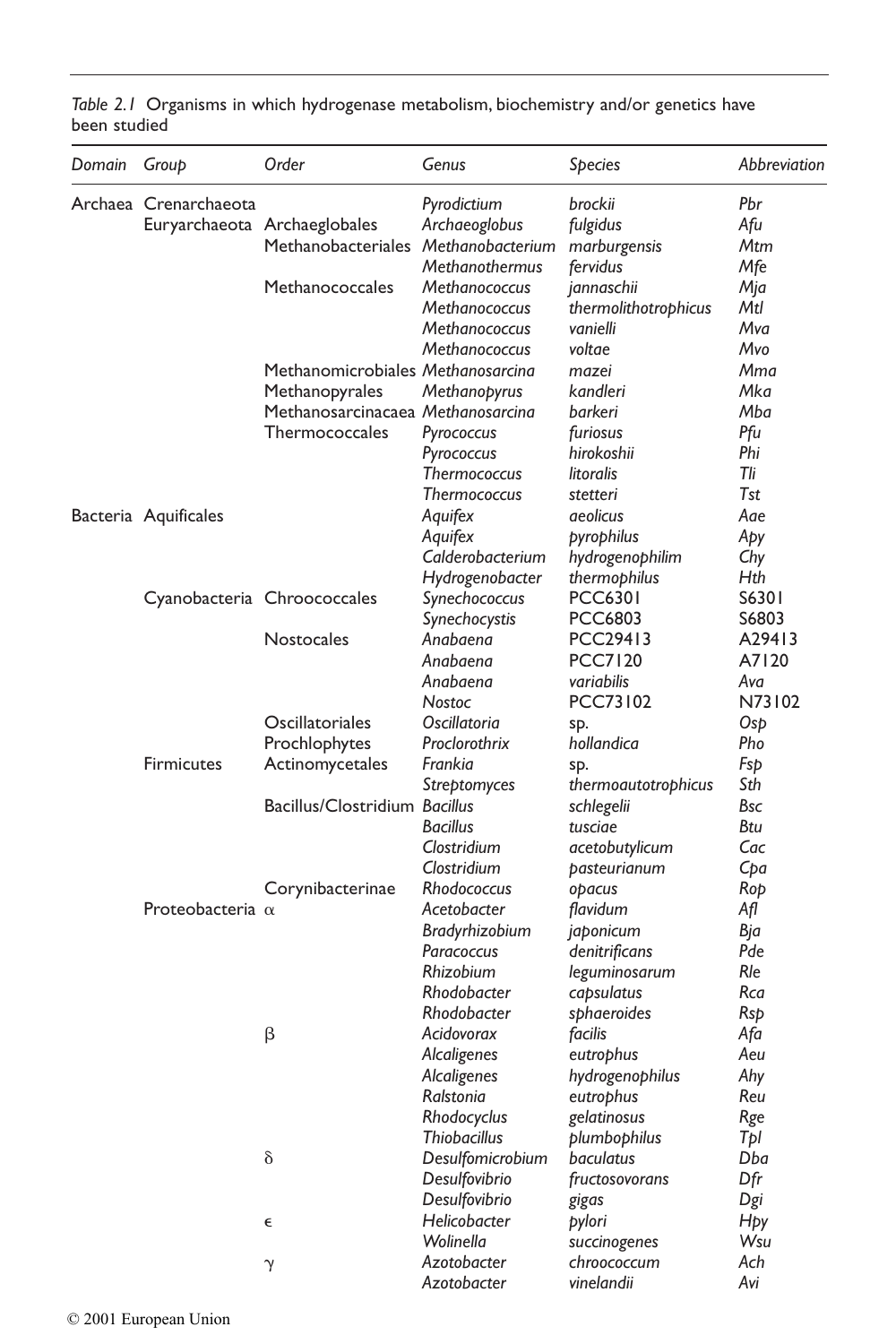| Domain  | Group         | Order            | Genus              | <b>Species</b>     | Abbreviation |
|---------|---------------|------------------|--------------------|--------------------|--------------|
|         |               |                  | Citrobacter        | freundii           | Cfr          |
|         |               |                  | Chromatium         | vinosum            | Cvi          |
|         |               |                  | Escherichia        | coli               | Eco          |
|         |               |                  | Desulfovibrio      | vulgaris           | Dvu          |
|         |               |                  | Pseudomonas        | carboxydovorans    | Pca          |
|         |               |                  | Salmonella         | tybhimurium        | Sty          |
|         |               |                  | Thiocapsa          | roseopersicina     | Tro          |
|         | Thermotogales |                  | <b>Thermotoga</b>  | maritima           | Tma          |
| Eukarya | Ciliophora    | Litostomatea     | Dasytricha         | ruminantium        | Dru          |
|         |               | Spirotrichea     | Nyctotherus        | ovalis             | Nov          |
|         | Parabasalidea | Trichomonidida   | <b>Trichomonas</b> | vaginalis          | Tva          |
|         | Chlorophyta   | Volvocales       | Chlamydomonas      | reinhardtii        | Cre          |
|         |               |                  | Chlamydomonas      | moewsii            | Cmo          |
|         |               | Chlorocococcales | Scenedesmus        | obliguus           | Sob          |
|         | Fungi         | Chytridiomycota  | Neocallimastix     | sp. L <sub>2</sub> | Nsp          |

*Table 2.1* Continued

processes. N2-fixing organisms (e.g. *Rhizobium, Anabaena, Azotobacter* and *Frankia* species) have been of special interest because  $H_2$  is both an obligatory product and a potential inhibitor of  $\overline{N}_2$  reduction by the enzyme nitrogenase and hydrogenases may therefore enhance the efficiency of  $N_2$  fixation (the H<sub>2</sub>-recycling hypothesis). Some organisms have proved amenable because they are easily grown and their enzymes easily isolated. Some have good genetic systems and, once gene probes or DNA sequences become available for hydrogenases from one group of organisms, an explosion of interest in closely related species usually follows.

#### *2.2.2. The species coverage*

Whilst the number of organisms in which  $H_2$  metabolism has been studied is already large, many gaps exist in our coverage. The exploration of new phylogenetic or physiological groups has often led to the discovery of new hydrogenases which in turn have advanced structural and mechanistic understanding of these enzymes and also provided potentially interesting biotechnological opportunities.

Amongst the Eubacteria ([Table 2.1](#page-1-0)), the coverage is dominated particularly by studies in two major divisions, the Proteobacteria (purple photosynthetic bacteria) in which all five subdivisions  $(\alpha, \beta, \delta, \epsilon, \text{ and } \gamma)$  are represented, and the Cyanobacteria (of which at least three groups are represented). However, many widely divergent groups have been neglected. They include the Spirochaetes, the Cytophaga/Flexibacter/Bacteroides group, Fibrobacters, and both high and low G + C content Gram +ve bacteria in which studies of Frankia and the saccharolytic clostridia respectively almost stand alone. The green non-sulfur bacteria and the planctomyces are also neglected groups. Genome sequencing projects are filling some gaps but it is doubtful whether we will recognise truly novel systems by sequence similarity searches alone. Amongst the Archaea, studies on species in the sub-domain Euryarchaeota dominate, partly because some of these are the well-known mesophilic or moderately thermophilic methanogens. However, relatively few members of the Crenarchaeota have been studied probably because most were discovered only recently and many are extreme thermophiles which require specialised growth facilities.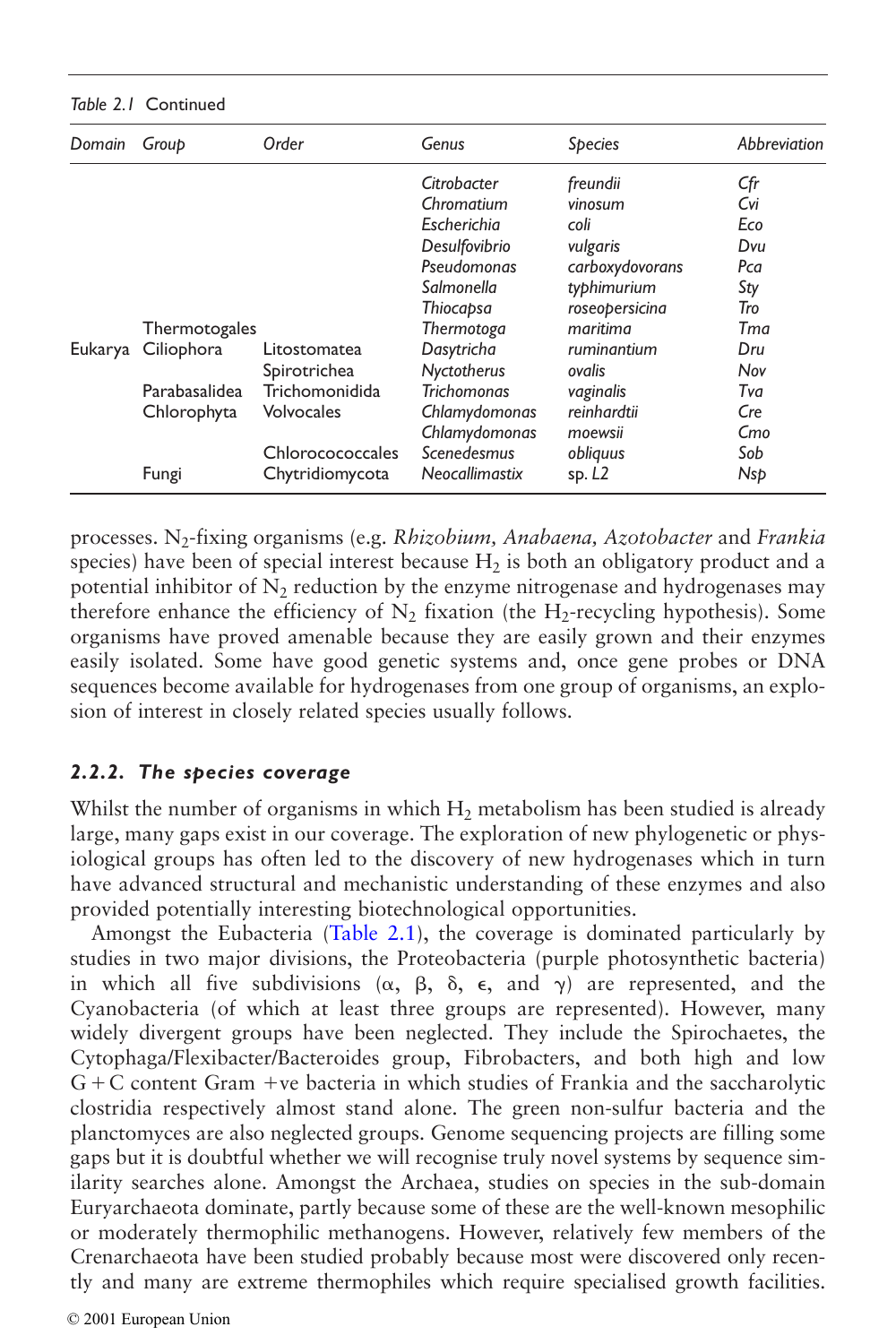<span id="page-3-0"></span>

*Figure 2.1* Universal phylogenetic tree. The figure shows the schematic evolutionary relationships between various organisms focusing especially on the prokaryotic eubacterial and archaeal domains. The boxes show either the various groups of Eubacteria or genera of Archaea. No details are provided for the evolutionary relationships amongst the members of the Eukarya. Numbers at the ends of the branches represent the number of species of that Group or Genus in which hydrogenases or hydrogen metabolism has been studied or in which putative hydrogenase gene sequences have been discovered through genome sequence projects. For more details see [Table 2.1.](#page-1-0) It should be noted that evolutionary distances are not to scale.

Now, a growing number of complete and partial genome sequences are available for members of this sub-domain, e.g. *Sulfolobus solfataricus*, *Pyrobaculum aerophilum* and *Aeropyrum pernix*. Compared to the prokaryotes, there are relatively few studies of Eukaryotic hydrogenases despite the fact that  $H_2$  evolution is important in some lower orders of the Eukarya including anaerobic protozoa, e.g. *Trichomonas vaginalis* and *Dasytricha ruminantium*, unicellular green algae, e.g. *Chlamydomonas* and *Scenedesmus*, and anaerobic rumen fungi, e.g. *Neocallimastix* sp.

# **2.3. Functional diversity of hydrogenases**

#### *2.3.1. Functions of hydrogenases: An overview*

At least 13 families of hydrogenases are known. All but one are involved directly or indirectly in energy metabolism (see [Table 2.2](#page-4-0)) and two main physiological functions can be discerned: either they catalyse  $H_2$  oxidation ( $H_2$  uptake/consumption) linked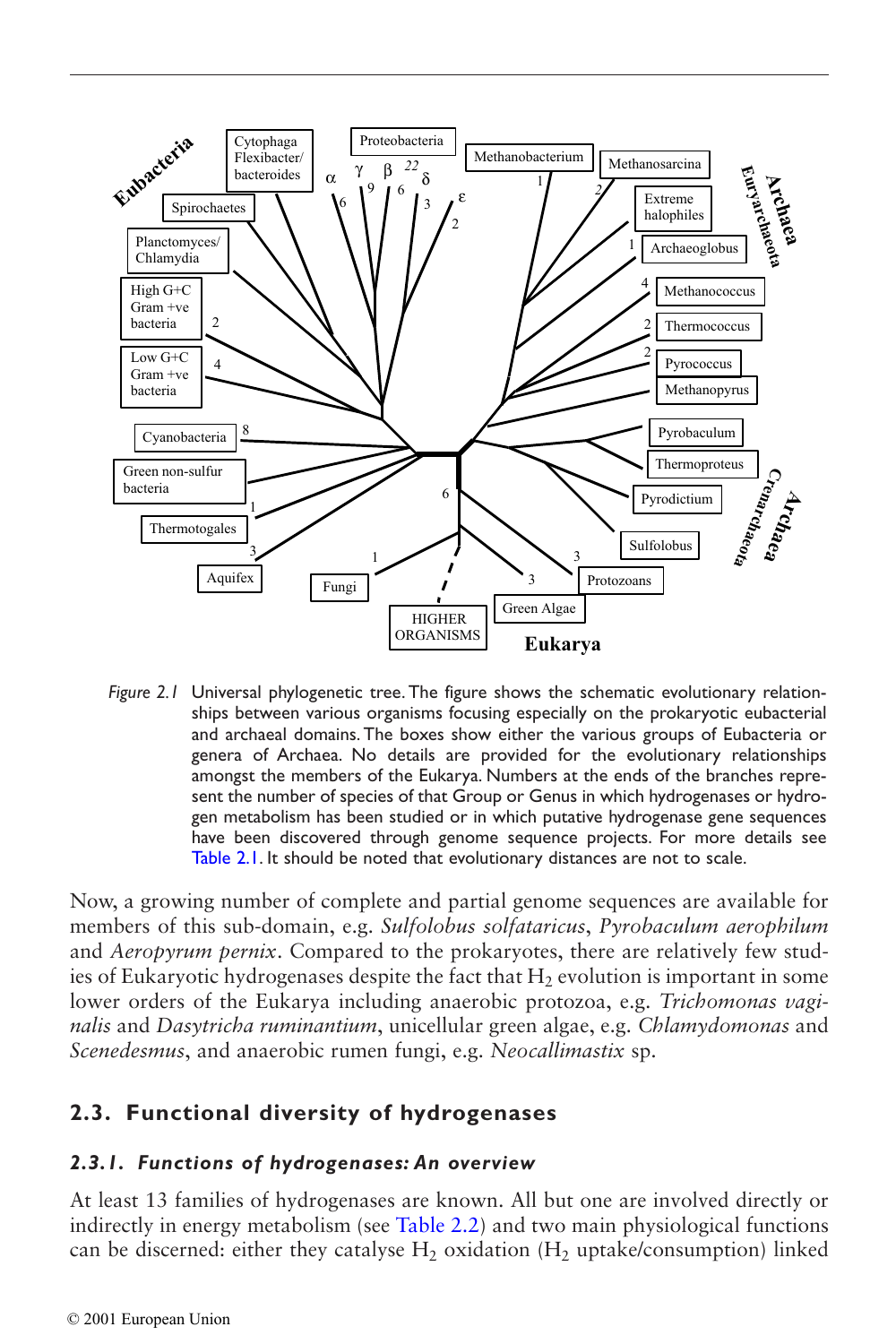| <b>Number</b>  | Hydrogenase family                                                             | Occurrence                                                                        | <b>Function</b>                                                                      |
|----------------|--------------------------------------------------------------------------------|-----------------------------------------------------------------------------------|--------------------------------------------------------------------------------------|
| I              | Fe-only hydrogenases                                                           | Obligately anaerobic<br>bacteria and Eukaryotes                                   | Fermentation/<br>energy conservation?                                                |
| $\overline{2}$ | NiFe(Se) membrane-bound<br>or periplasmic/respiratory<br>hydrogenases          | Aerobes, facultative<br>anaerobes, obligate<br>anaerobes of the<br>Proteobacteria | Energy conservation                                                                  |
| 3              | NiFe-(thylakoid)uptake<br>hydrogenases                                         | Cyanobacteria                                                                     | Energy conservation?                                                                 |
| 4              | Bidirectional<br>NAD(P)-reactive<br>hydrogenases                               | Cyanobacteria                                                                     | Energy conservation,<br>Redox poising?                                               |
| 5              | NAD(P)-reactive<br>hydrogenases                                                | Facultative and obligately<br>anaerobic Eubacteria                                | Energy conservation                                                                  |
| 6              | NAD(P)-reactive<br>hydrogenases                                                | Obligately anaerobic<br>Archaea                                                   | Fermentation                                                                         |
| 7              | F420-non-reactive<br>hydrogenases                                              | Methanogens                                                                       | Energy conservation                                                                  |
| 8              | F420-reactive<br>hydrogenases                                                  | Methanogens                                                                       | Energy conservation                                                                  |
| 9              | NiFe-sensor<br>hydrogenases                                                    | Chemolithotrophic/<br>phototrophic<br>Proteobacteria                              | Hydrogen sensing<br>components in genetic<br>regulation of<br>hydrogenase expression |
| 10             | NiFe-hydrogenases<br>associated with the<br>formate hydrogen<br>lyases complex | Facultative and obligate<br>anaerobes. Archaea                                    | Fermentation                                                                         |
| $\mathbf{L}$   | Ech hydrogenases                                                               | Methanogens                                                                       | Methanogenesis pathway                                                               |
| 12<br>13       | Non-metal hydrogenases<br>Soluble hydrogenase                                  | Methanogens<br>Anabaena cylindrica                                                | Energy conservation<br>Unknown                                                       |

<span id="page-4-0"></span>*Table 2.2* Families of hydrogenases, their occurrence and function

to energy conserving reactions (e.g. respiration,  $NAD(P)H$  formation, methanogenesis) or they catalyse  $H^+$  reduction ( $H_2$  evolution) coupled to the disposal of excess reducing potential through the re-oxidation of reduced pyridine nucleotides and electron carriers. However, two other potentially related functions have emerged in recent years. One family of hydrogenases present in several autotrophic Proteobacteria (e.g. *R. eutropha*, *R. capsulatus* and *Bradyrhizobium leguminosarum*) appear to act as the H2 sensing components of a complex genetic relay controlling the expression of other hydrogenases in these organisms (see Chapter 4). A fourth function for hydrogenases has been suggested for the so-called bidirectional hydrogenases in Cyanobacteria which may serve to poise the redox of photosynthetic and respiratory electron transport chains.

#### *2.3.2. The multiplicity of hydrogenases*

The importance of  $H_2$  metabolism to some organisms is highlighted by their possession of more than one hydrogenase system. Four hydrogenase systems are known in *Escherichia coli* and *Methanococcus voltae*, three in *Desufovibrio vulgaris* and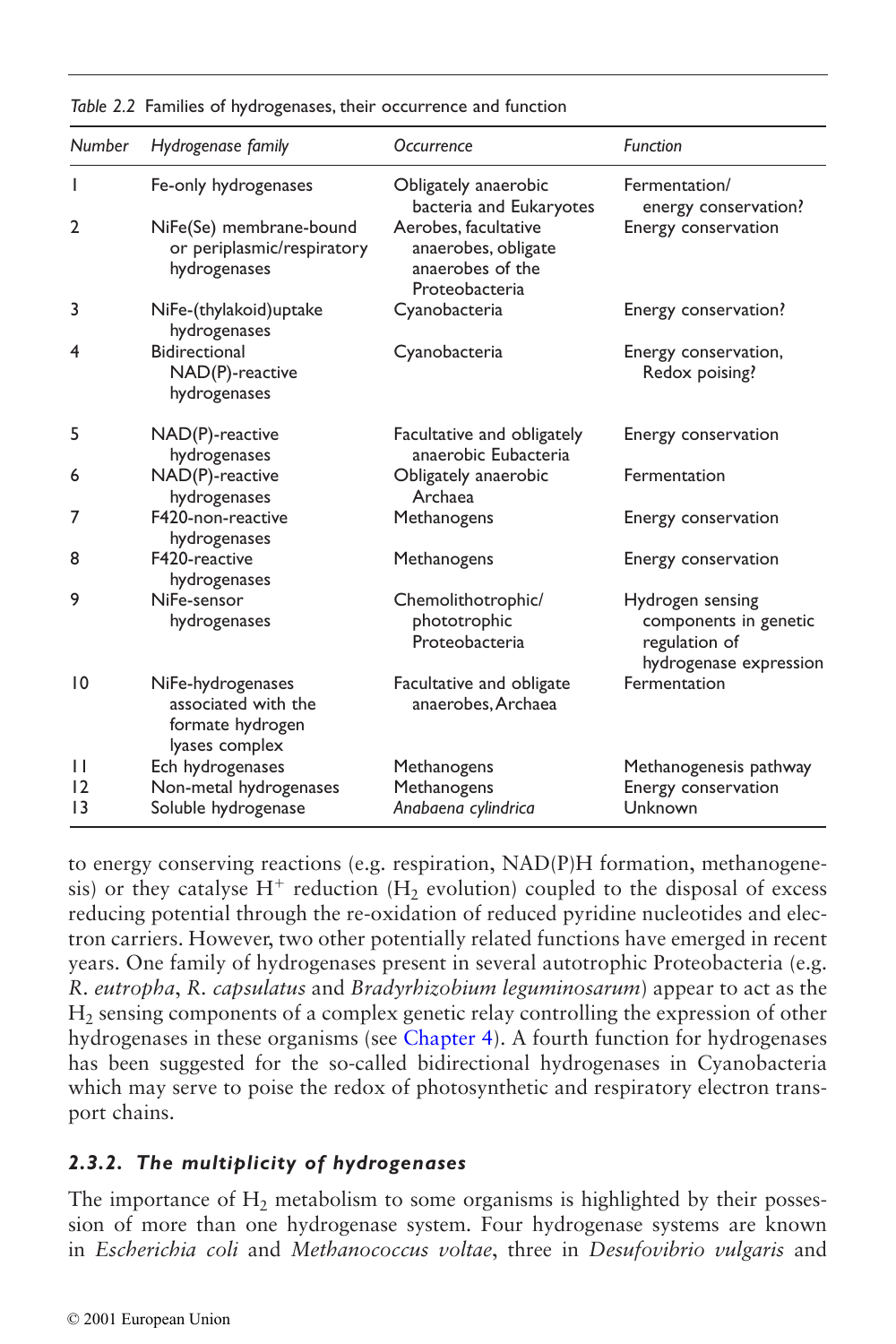*R. eutropha* and two in the Eukaryote, *T. vaginalis*. Several systems may be expressed simultaneously in some organisms but in others enzymes are expressed differentially depending on the growth conditions (Chapter 4). Moreover, the complement of hydrogenases may even differ between strains of a particular species as shown for sulfate reducing bacteria (Voordouw *et al*. 1990). However, some organisms contain a single system, e.g. *Azotobacter vinelandii*, and many more organisms apparently need no hydrogenase at all. No recognisable hydrogenase genes have been found in the genomes of important organisms, e.g. yeast, amongst the lower Eukaryotes, *Haemophilus influenzae* and *Mycobacterium tuberculosis* amongst the Eubacteria. All Archaea examined appear to contain hydrogenases.

## *2.3.3. The diversity of prosthetic groups in hydrogenases*

All but two of the known families of hydrogenases are known to be metalloenzymes usually containing several metal centres including [Fe-S] clusters, NiFe centres with remarkable coordination properties, or haem groups (Chapter 6). Some also contain non-metal prosthetic groups, e.g. FAD, FMN. All the metallo hydrogenases contain Fe (Fe-only hydrogenases) but many also contain Ni (the NiFe(Se) hydrogenases) some of which, as their title suggests, contain Se in the form of selenocysteine which substitutes for one cysteinyl ligand to the Ni atom. One non-metal hydrogenase is the so-called metal-free hydrogenase involved in methanogenesis under Ni-starved conditions in *Methanobacter marburgensis* (Afting *et al*. 1998). A second potential nonmetal hydrogenase has been isolated from *Anabaena cylindrica* (Ewart and Smith 1989; Ewart *et al*. 1990). It exhibits tritium exchange activity, the defining activity of members of the hydrogenase enzyme family, but its function is unknown. Generally the Fe-only enzymes are structurally related, have high turnover numbers and evolve H2. They are found in obligate anaerobes such as saccharolytic clostridia and protozoan parasites such as *T. vaginalis* where they function in the reoxidation of reduced cofactors. However, other Fe-only enzymes function in  $H<sub>2</sub>$  oxidation as in the examples from the sulfate reducing bacteria such as *D. vulgaris*. The NiFe(Se) enzymes are the most diverse group and serve in energy conserving reactions in diverse organisms such as sulfate reducers, chemolithotrophs, methanogens, chemoheterotrophs and phototrophs. In addition the  $H_2$ -sensing and bidirectional hydrogenases are also NiFe enzymes. Whereas their subunit structures are quite diverse, the Ni-containing subunit appears to be conserved (Reeve and Beckler 1990). The NiFe(Se) enzymes do not appear to be especially structurally related to the Fe enzymes by primary amino acid sequence although it has emerged recently that the active site may be similar (Chapter 6). The five basic groups of hydrogenases described above can be further subdivided to give the twelve groups [\(Table 2.2\)](#page-4-0) described in more detail below.

#### *Group 1. The Fe-only hydrogenases*

These are classically represented by the enzymes from obligate anaerobes including the sulfate reducer *D. vulgaris* (Vourdouw and Brenner 1985) and the saccharolytic *Clostridium pasteurianum* (Meyer and Gagnon 1991) in which the enzymes act in uptake or evolution modes respectively. Many examples are  $\alpha\beta$  heterodimers like the NiFe-membrane or periplasmic enzymes yet the primary sequences of the subunits of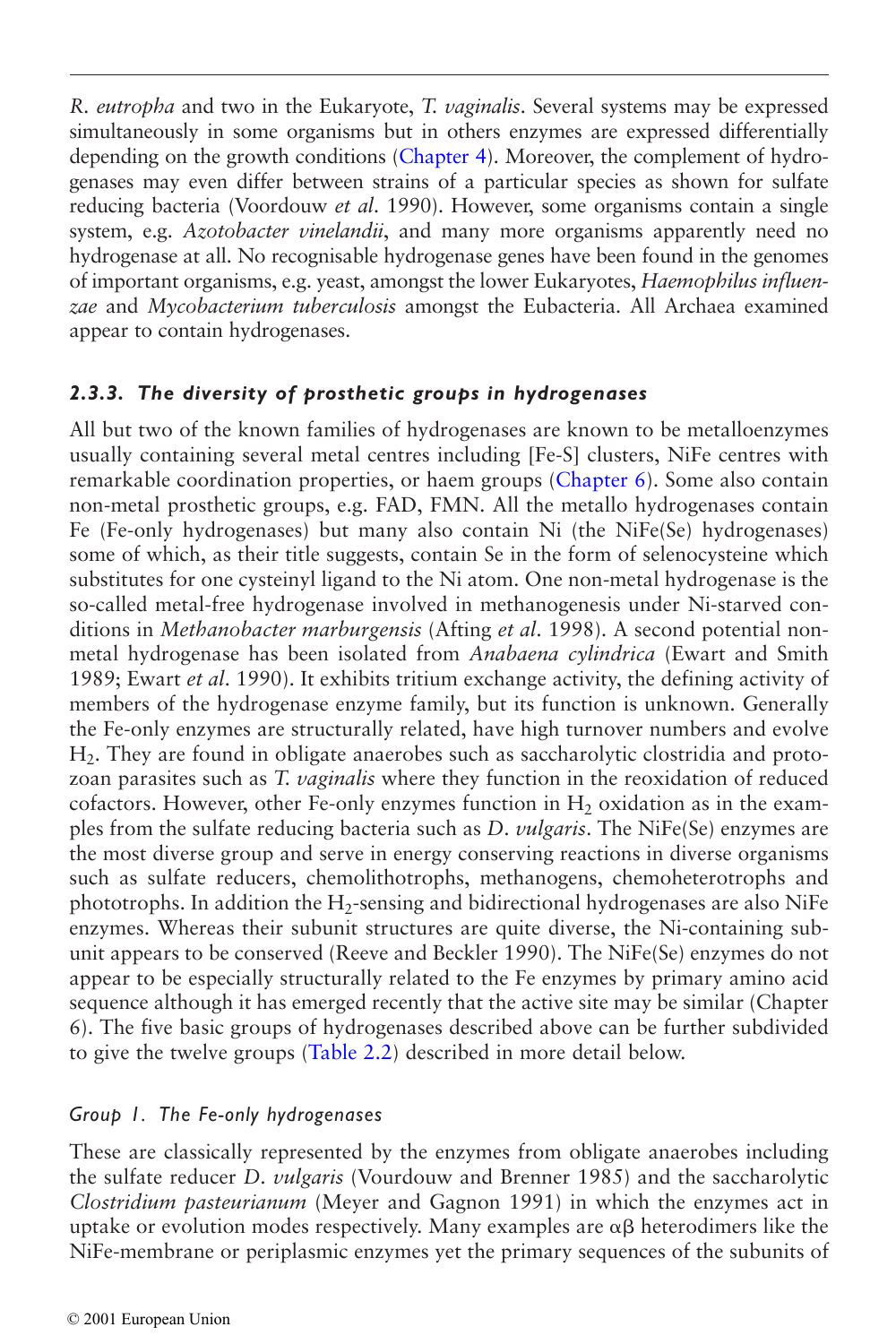these groups of enzymes are not similar. Nevertheless it has recently been revealed that their active sites show a great deal in common (Chapter  $6$ ). They occur in the periplasm in the case of *D. vulgaris* where they may reduce cytochrome  $c_3$  or in the cytoplasm in the case of *C. pasteurianum*, where low-potential ferredoxins (e.g. the 2[4Fe-4S] cluster containing species) may provide the electrons *in vivo*. A novel three-subunit NADH-oxidising Fe-only hydrogenase has recently been found in *Thermotoga maritima* (Verhagen *et al*. 1999).

## *Group 2. The periplasmic and membrane-bound NiFe(Se) hydrogenases in the Proteobacteria*

These enzymes are  $\alpha\beta$  heterodimers which are widely distributed in a variety of different organisms. These enzymes share two subunits in common, the large ( $\alpha$  subunit) which contains the NiFe centre and the smaller  $(\beta$  subunit) of which usually contains three [Fe-S] clusters forming an intraprotein electron conduit, leading electrons produced at the NiFe centre to an accessory and specific electron carrier protein usually a *c* or *b*-type cytochrome. They occur either free in the periplasm ([Fig. 2.2A\)](#page-7-0) as in the sulfate-reducing bacteria such as *Desulfovibrio gigas* (Li *et al*. 1987) where the role of the enzyme is unclear, or most probably attached to the outer surface of the cytoplasmic membrane as in the classic examples from *B. japonicum* (Sayavedra-Soto *et al*. 1988), *E. coli* (Ballantine and Boxer 1985; Menon *et al*. 1990a,b; Menon *et al*. 1994b), *R. eutropha* (Schink and Schlegel 1979; Kortlüke *et al*. 1992), *R. capsulatus* (Leclerc *et al*. 1988), *A. vinelandii* (Seefeldt and Arp 1986; Menon *et al*. 1990a) and *Wolinella succinogenes* (Dross *et al*. 1992) (Fig. 2.2B). Based on immunological and molecular biological evidence, similar enzymes may also occur in Frankia species, the  $N_2$ -fixing symbionts of woody dicotyledenous plants such as *Alnus* and *Casuarina* [\(Fig. 2.3\)](#page-10-0) (Sellstedt and Lindblad 1990). Though direct localisation studies have been performed for only a few cases, these enzymes are believed to be localised on the outer face of the cytoplasmic membrane because they all have signal peptides at the N-terminal sequences of the  $\beta$  subunit which are absent in the as isolated, mature proteins. In addition the C-terminal sequence of the  $\beta$  subunit is a highly hydrophobic domain missing in the soluble periplasmic *D. gigas* enzyme and which may be in part responsible for membrane attachment. The genes for the  $\beta$  and  $\alpha$  subunits (*hupSL* or *hoxKG*) are usually at the proximal end of an operon (see Chapter 4) which contains a third conserved gene potentially encoding a *b*-type cytochrome as established in *W. succinogenes* where the three protein complex, as isolated, is capable of reducing quinols (Dross *et al*. 1992). The activity of these enzymes which show relatively high affinities for  $H_2$  can be measured in membrane preparations of aerobes by following  $H_2$ -dependent  $O_2$  consumption. Therefore they presumably act as proximal electron donors to the respiratory chain.

#### *Group 3. The NiFe-(thylakoid) uptake hydrogenases of Cyanobacteria*

These enzymes are found in filamentous Cyanobacteria, e.g. *Anabaena* 7120 (Houchins and Burris 1981), *Nostoc* sp. strain PCC73102 (Oxelfelt *et al*. 1998) and *Anabaena variabilis* (Schmitz *et al*. 1995) where they occur in the heterocysts. They may also occur in vegetative *Anabaena* cells grown under microaerobic or anaerobic non-N<sub>2</sub>-fixing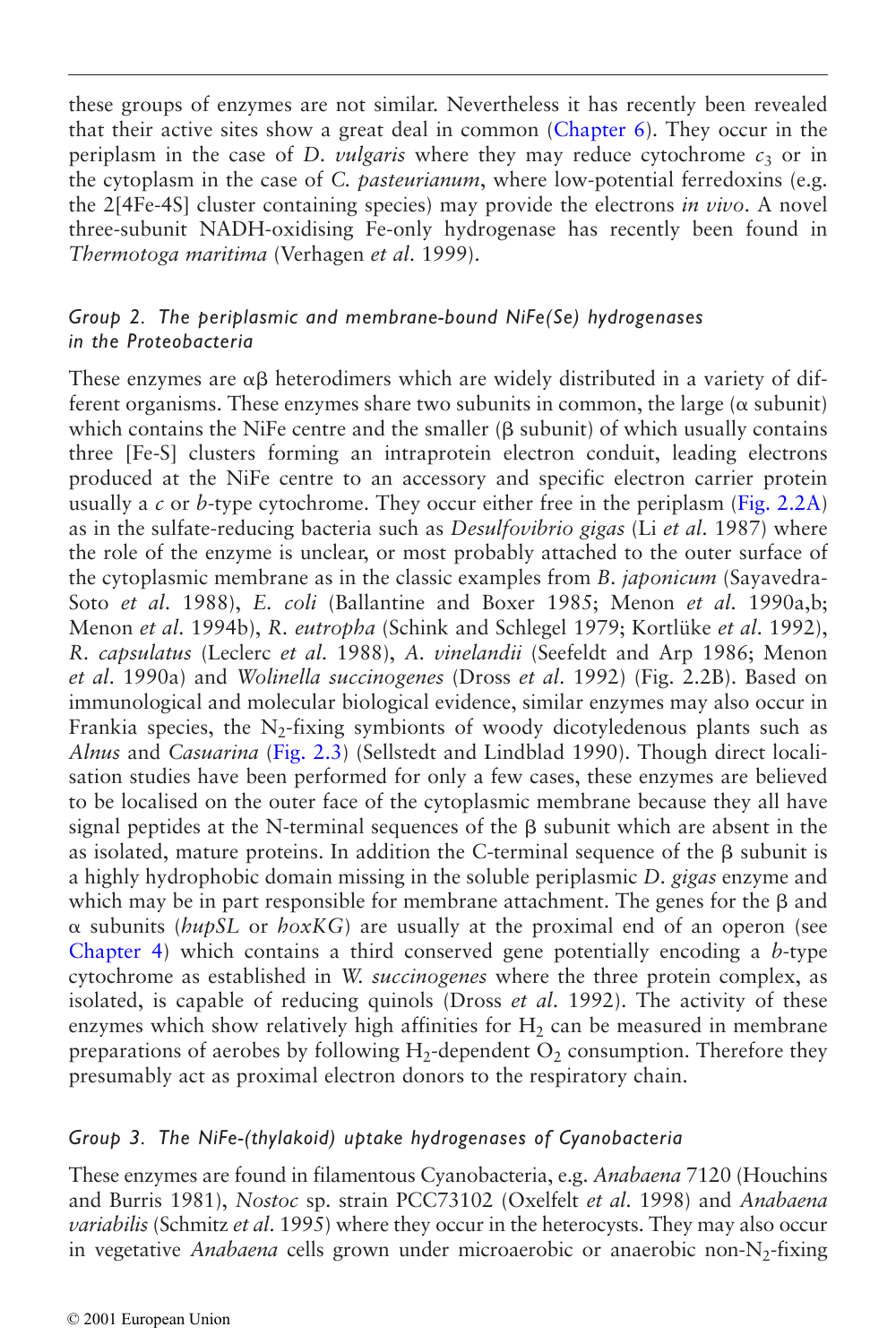<span id="page-7-0"></span>

**C** Thermococcus litoralis hydrogenase *D* Bidirectional hydrogenase from Cyanobacteria

*Figure 2.2* Hydrogenases: structure and function. The figure illustrates structure and functional relationships for various members of the hydrogenase enzyme family. Subunit and gene nomenclatures and composition of prosthetic groups are generally indicated. (A,B) Soluble periplasmic and membrane-bound examples of the Group 2 enzymes from Proteobacteria. (C) The Group 6 tetrameric hydrogenase from the archaean *T. litoralis*. (D) The Group 4 bidirectional hydrogenase from Cyanobacteria.

conditions. Physiological and biochemical evidence also suggests that a similar enzyme may occur in the unicellular non-N<sub>2</sub>-fixing species *Anacystis nidulans* (*Synechococcus* sp. strain PCC6301) (Peschek 1979a,b). Although as yet these membrane-attached enzymes have not been purified to homogeneity, there is physiological evidence to support a requirement for Ni for their activity and the sequences of the  $hupSL$  genes from several organisms suggests that they are  $\alpha\beta$  dimers, resembling the periplasmic and membrane-bound NiFe hydrogenases except that the small subunit has no transit peptide. This suggests that they are not exported to the periplasm but attached instead to the inner surface of the cytoplasmic membrane or, more likely, to the thylakoid membrane in the heterocysts. Their physiological role (Fig. 2.2B) may be to recycle  $H_2$  produced by nitrogenase and a role in energy conservation is supported by observations which suggest that electrons first reduce cytochrome *b* or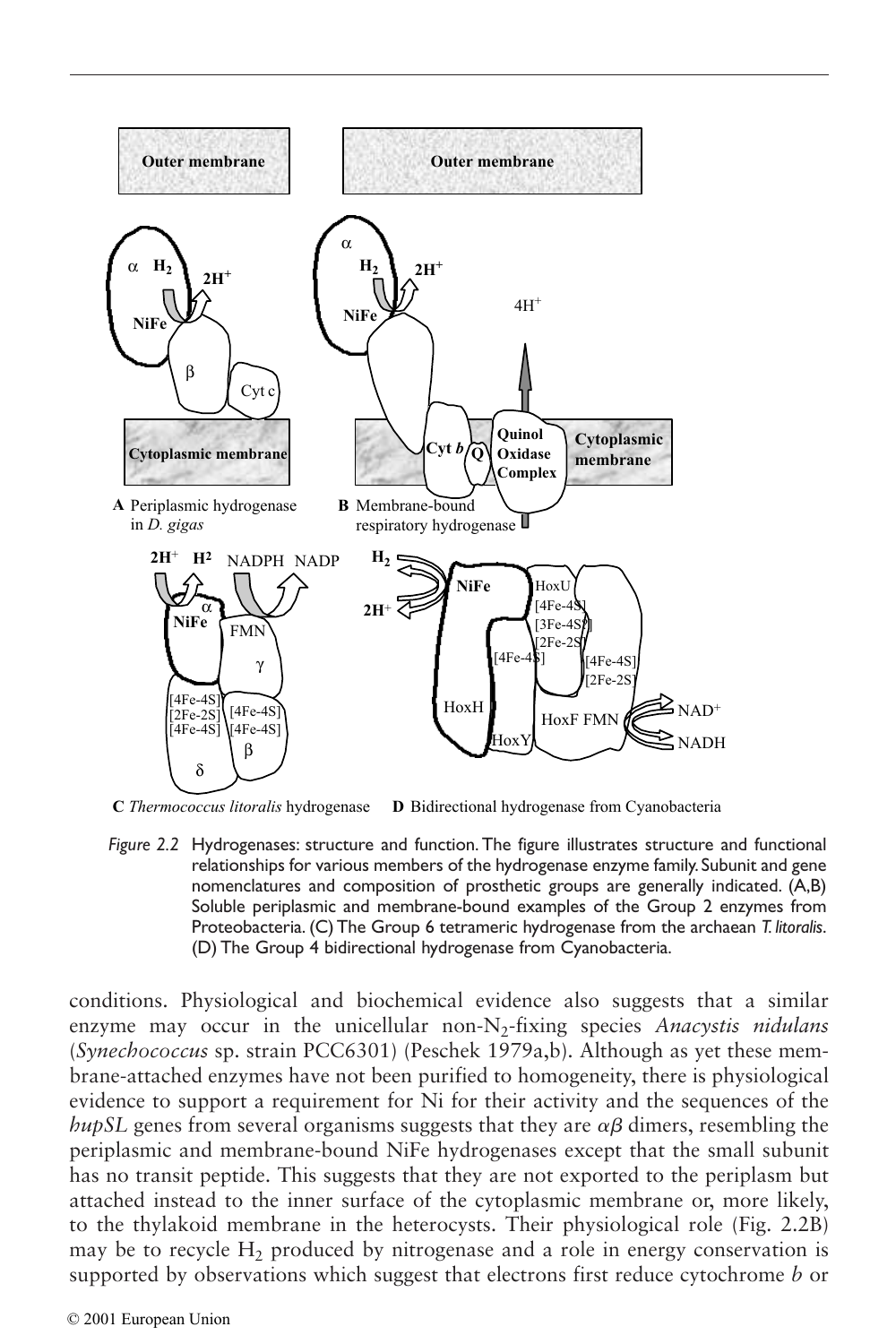<span id="page-8-0"></span>

*Figure 2.2* (continued) (E) The Group 10 hydrogenase associated with the formate hydrogen lyase complex from *E. coli*. (F) The Group 5 tetrameric soluble cytoplasmic hydrogenase from *R. eutropha*.

plastoquinone and are then allocated via the cytochrome *bc* complex to photosystem I or the respiratory terminal oxidase. In *Anabaena* 7120, induction of heterocyst development involves an extensive DNA excision event that affects the *hupL* gene for the NiFe subunit (Carrasco *et al*. 1995a,b), but this type of genetic rearrangement involving the *hupSL* genes is not found in all heterocyst-forming strains.

#### *Group 4. The bidirectional-NAD(P)-reactive hydrogenases in Cyanobacteria*

The so-called bidirectional or reversible hydrogenases found in some Cyanobacteria exhibit both  $Na<sub>2</sub>S<sub>2</sub>O<sub>4</sub>$  and methyl viologen (MV)-dependent  $H<sub>2</sub>$  evolution and also phenazine methosulfate or methylene-blue-dependent  $H_2$  oxidation (uptake). They occur in filamentous N<sub>2</sub>-fixing organisms such as *Anabaena* species (Serebrykova *et al.* 1996; Boison *et al.* 1998) and also in the unicellular non-N<sub>2</sub>-fixing organism, e.g. *A. nidulans* (Boison *et al*. 1996) but not in *Nostoc* sp. PCC73120. These enzymes reduce  $NAD(P)^+$ , and sequence alignments show a distinct structural similarity between some subunits (e.g. HoxF and HoxU) of this enzyme and those of the NADH:ubiquinone oxidoreductase (Complex I) of the respiratory chain. This suggests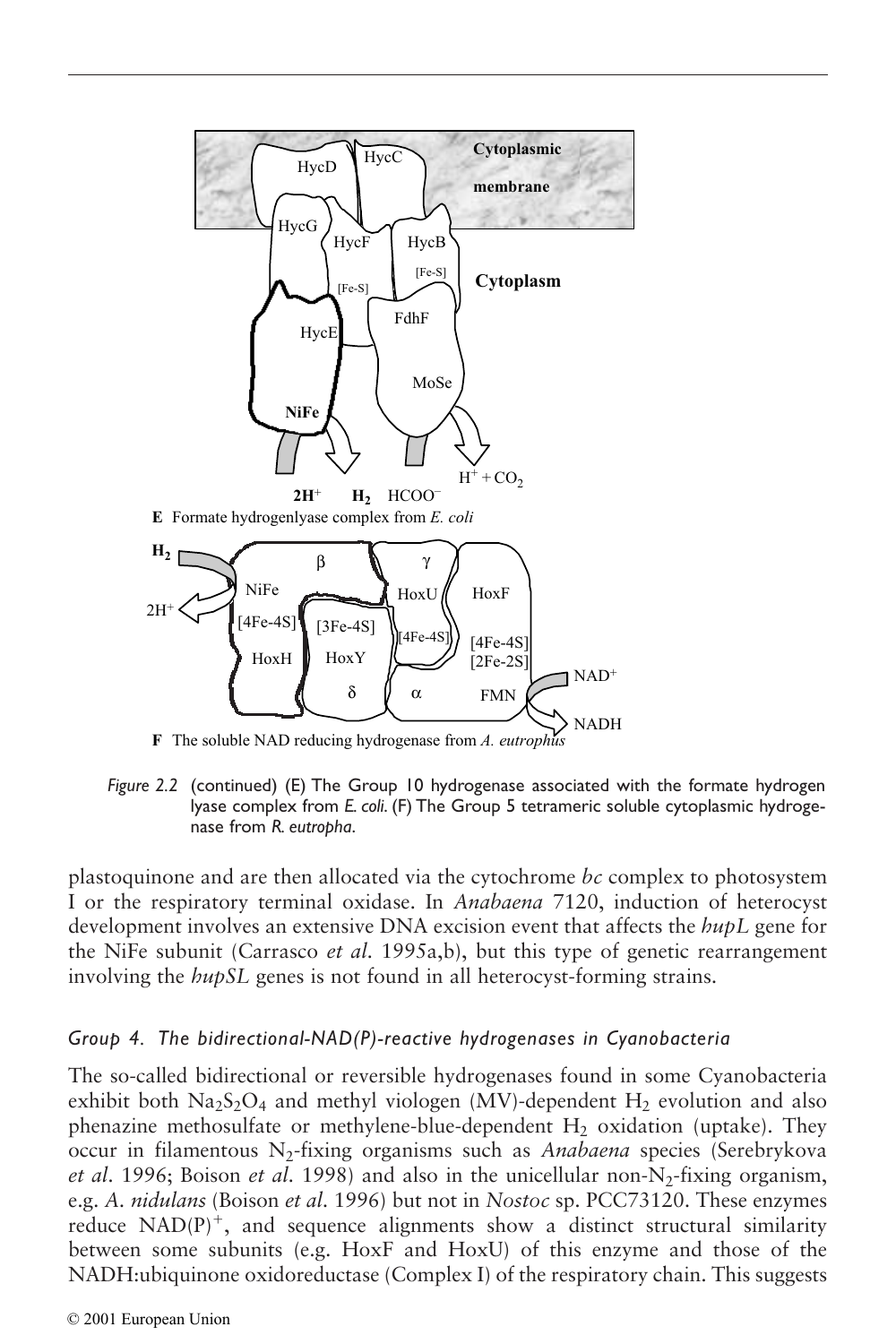<span id="page-9-0"></span>

*Figure 2.2* (continued) (G) The Group 7 ( $F_{420}$  non-reactive), Group 8 ( $F_{420}$  reactive), and Group I I (non-metal) hydrogenases from methanogens and their roles in metahanogenesis. CHO-MFR, N-formylmethanofuran; 5-CHO-H<sub>4</sub>MPT, N<sup>5</sup>-formyltetra dromethanopterin; CH-H<sub>4</sub>MPT, N<sup>5</sup>,N<sup>10</sup>-methenyltrahydromethanopterin CH2-H<sub>4</sub>MPT, N<sup>5</sup>,N<sup>10</sup>methylenetrahydro- methanopterin; CH<sub>3</sub>-H<sub>4</sub>MPT N<sup>5</sup>-methyltrahydromethanopterin; CH3-ScoM, methyl coenzyme M; HS-CoB, Co-enzyme B or N-7-mercaptoheptanoyl-) phospho-L-threonine (HS-HTP); Hmd is the metal-free hydrogenase.

that these enzymes are involved in energy conservation. However, the physiological role of these enzymes is unclear since these particular Cyanobacteria are incapable of autotrophic growth on  $H_2$  and a mutant of the *hoxH* gene encoding the NiFe subunit of this hydrogenase in *A. nidulans* is unaffected in growth. In the filamentous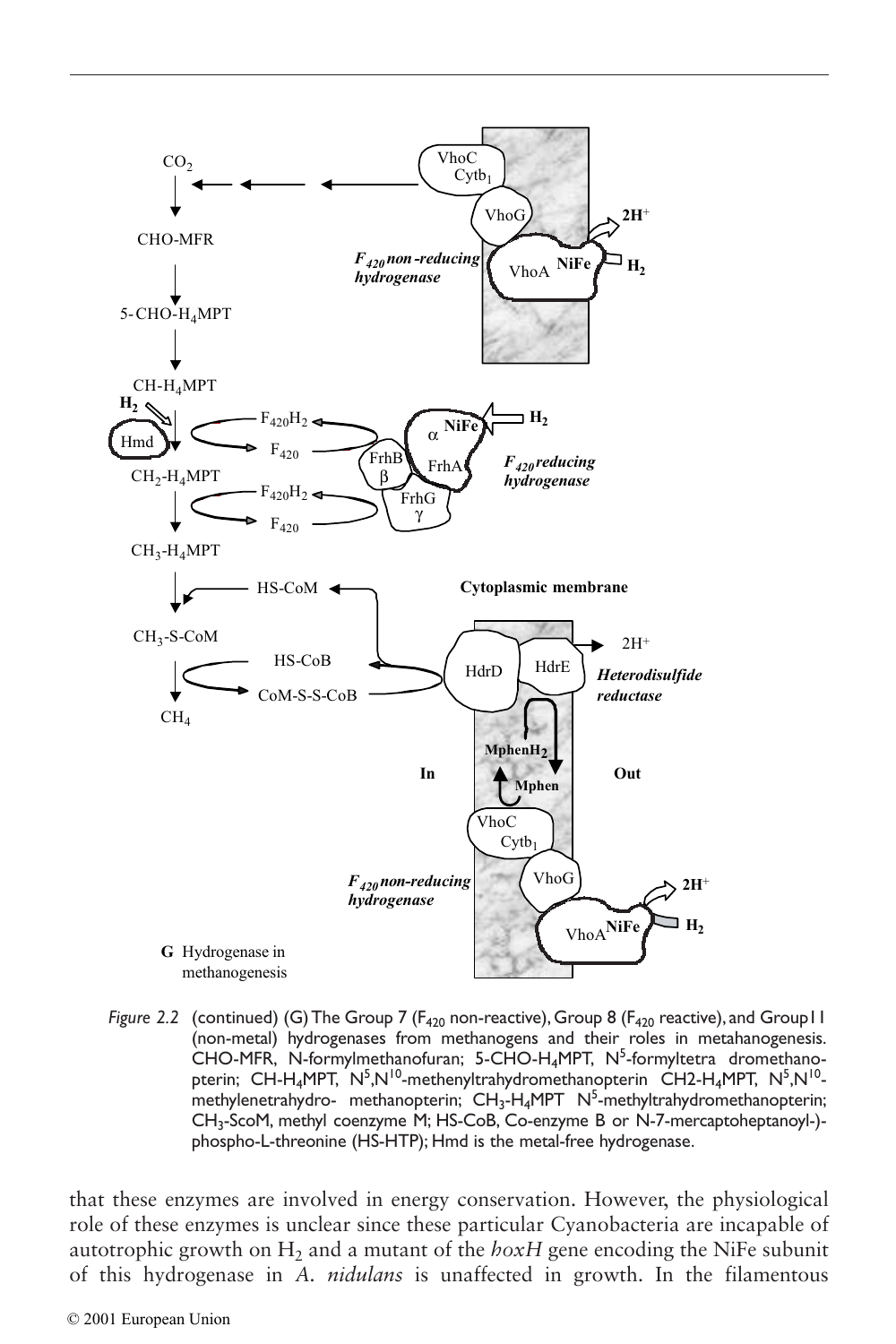<span id="page-10-0"></span>

*Figure 2.3* Micrograph of *Frankia* strain R43 grown in nitrogen free medium. The thread-like structures are hyphae, the small swollen spheres are vesicles and the larger structures are sporangia (Dr A. Sellstedt, University of Umeå).

 $N<sub>2</sub>$ -fixing organisms, the enzyme is found in both the vegetative cells and the heterocysts. In *A. variabilis* and *A. nidulans* the enzyme is thought to be membrane bound. Examination of the interrelationship between photosynthesis and respiration has led to speculation that the role of the enzyme may be to control electron flow in respiration and photosynthesis (Appel and Schulz 1998, 2000) [\(Fig. 2.2D](#page-7-0)).

#### *Group 5. The NAD(P)-reactive hydrogenases from bacteria*

These membrane-bound or soluble multi-subunit enzymes (usually heterotetramers) are capable of reducing or oxidising nicotinamide adenine dinucleotides. They play an important part in the metabolism of knallgas bacteria which are a group of bacteria which can use  $H_2$  as a sole energy source with  $O_2$  as terminal electron acceptor. Also in autotrophs, the NADH formed from  $H<sub>2</sub>$  oxidation probably serves as the reductant for CO<sub>2</sub> reduction. The group includes organisms such as *R. eutropha*, *Nocardia opaca* and related organisms (Schneider and Schlegel 1976; Schneider *et al*. 1984; Hornhardt *et al.* 1990; Tran-Beckte *et al.* 1990) where H<sub>2</sub> can serve as sole energy source. In this well-studied system, the enzyme is soluble, reduces NAD to NADH and consists of four subunits (Fig. [2.2F\)](#page-8-0) of which HoxH ( $\beta$  subunit) is the NiFe-containing subunit, HoxF ( $\alpha$  subunit) contains FMN and two [Fe-S] clusters and the likely active site for NADH reduction and two other subunits, HoxY ( $\delta$  subunit) and HoxU ( $\gamma$  subunit) both of which contain Fe-S centres which probably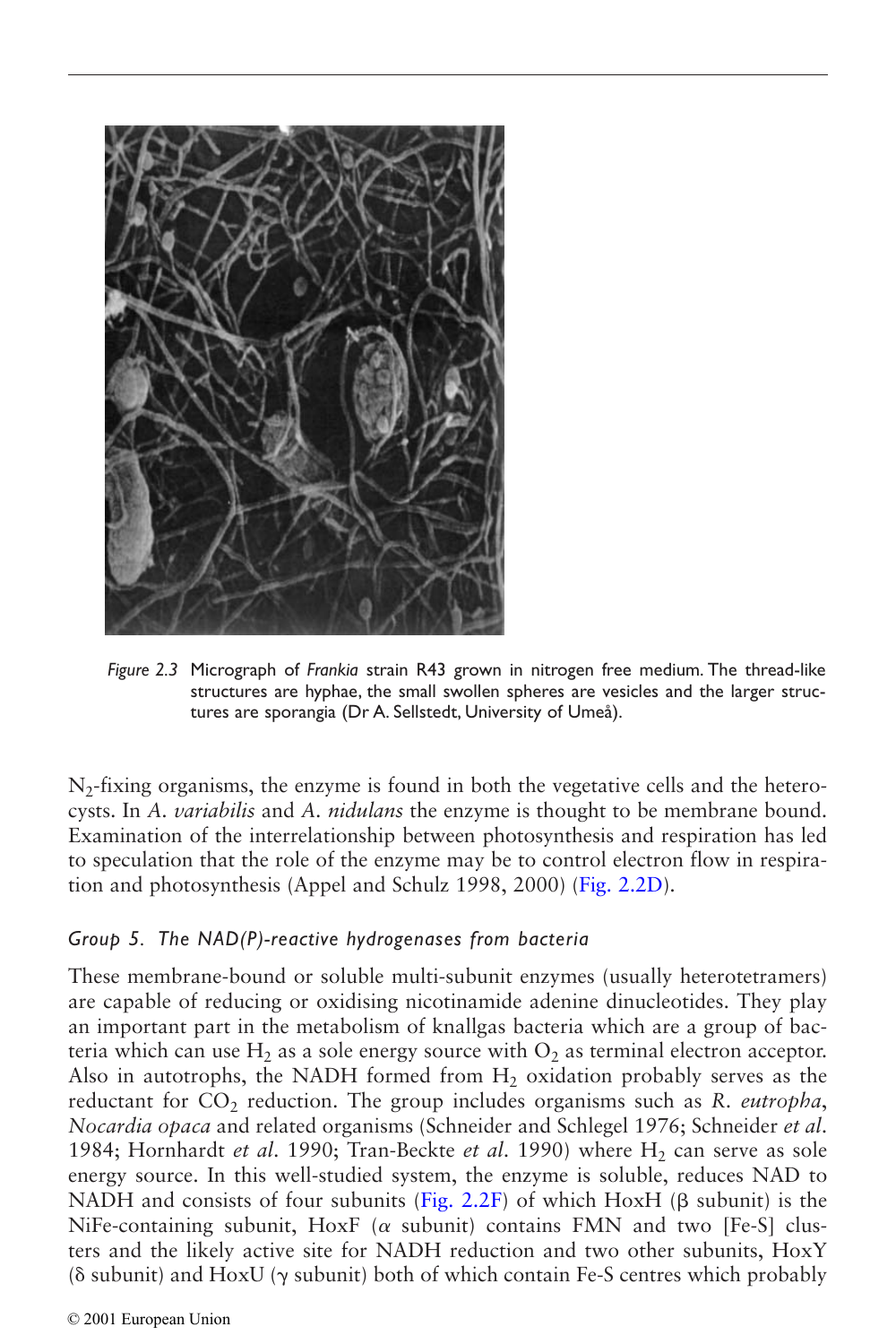are involved in electron transfer between the active sites. These enzymes are structurally related to the bidirectional hydrogenases found in Cyanobacteria.

#### *Group 6. The NAD(P)-reactive hydrogenases from Archaea*

In the hyperthermophilic Archaea, NAD(P)-reactive enzymes are involved in recycling the reduced cofactors to produce  $H_2$  as a waste product as in the case of the NADPH oxidising hydrogenases from the hyperthermophilic Archaea, e.g. *Pyrococcus* species (Bryant and Adams 1989; Pedroni *et al*. 1995) and *Thermococcus litoralis* (Rakhely *et al*. 1999). These enzymes are also heterotetramers [\(Fig. 2.2C\)](#page-7-0) with an apparently similar organisation of subunits and prosthetic groups to the Eubacterial examples of Group 5.

#### *Group 7. The F420-non-reducing hydrogenase of methanogens*

Methanogens have an obligate requirement for  $H_2$ , which is oxidised by at least two types of hydrogenases which in turn reduce cofactors or substrates involved in the reduction of  $C_1$  units (e.g.  $CO_2$ ) to  $CH_4$ . Factor  $F_{420}$  (8-hydroxy 5-deazaflavin) is one of several unique cofactors required for methanogenesis (Fig. [2.2G\)](#page-9-0). The two metalcontaining hydrogenases found in methanogens can be distinguished biochemically by their ability to reduce  $F_{420}$ . The  $F_{420}$ -non-reducing hydrogenases cannot reduce  $F_{420}$ but reduce the artificial electron acceptor MV (Deppenmeier *et al*. 1992; Woo *et al*. 1993). They are thought to be important in two steps of methanogenesis: the reductive carboxylation of methanofuran to form N-formylmethanofuran, and the provision of electrons for the reductive cleavage by heterodisulfide reductase of the heterodisulfide CoM-S-S-CoB formed in the release of methane and the production of a membrane potential which is used in the synthesis of ATP (Setzke *et al*. 1994) (Fig. 2.2G). In *Methanococcus mazeii*, the F<sub>420</sub> non-reducing hydrogenase and the heterodisulfide reductase may associate to form a complex known as the H<sub>2</sub>:heterodisulfide oxidoreductase which may provide an energy-conserving proton pump (Ide *et al*. 1999). These hydrogenases are membrane bound and are of either the NiFe or NiFeSe types. Both types occur in *M. voltae* and are encoded by the *vhc* or *vhu* genes respectively (Halboth and Klein 1992). The *vhu*-encoded NiFeSe enzyme is constitutive but as the NiFe enzyme is made only when Se is limiting it appears to serve as a contingency for Se deficiency. More details of the regulation of this system appear in Chapter 4. Mostly these enzymes contain three subunits, one of which consists of the *vhc* (*vht*, *vho*)A gene which contains the NiFe(Se) centre, *vhcG* and *vhcC* which is deduced to encode a *b*-type cytochrome. However, interestingly, in *M. voltae*, VhuA is truncated at the C-terminal and lacks the cysteinyl and selenocysteinyl ligands to Ni. However, this domain is supplied by a twenty-five amino acid residue peptide encoded by a fourth gene, *vhuU. Methanosarcina mazei* Göl also appears to contain a pair of these enzymes encoded by the constitutively expressed *vho* genes and the *vht* genes which are not expressed when cells are grown on acetate. There is no evidence for either hydrogenase containing Se in this organism (Deppenmaier *et al*. 1992). It is interesting to note that, based on genome sequencing data, heterodisulfide reductase and hydrogenases which resemble the  $F_{420}$ -non-reactive hydrogenase also occur in the non-methanogenic hyperthermophilic, sulfate-reducing archaeon, *Archaeoglobus fulgidus*.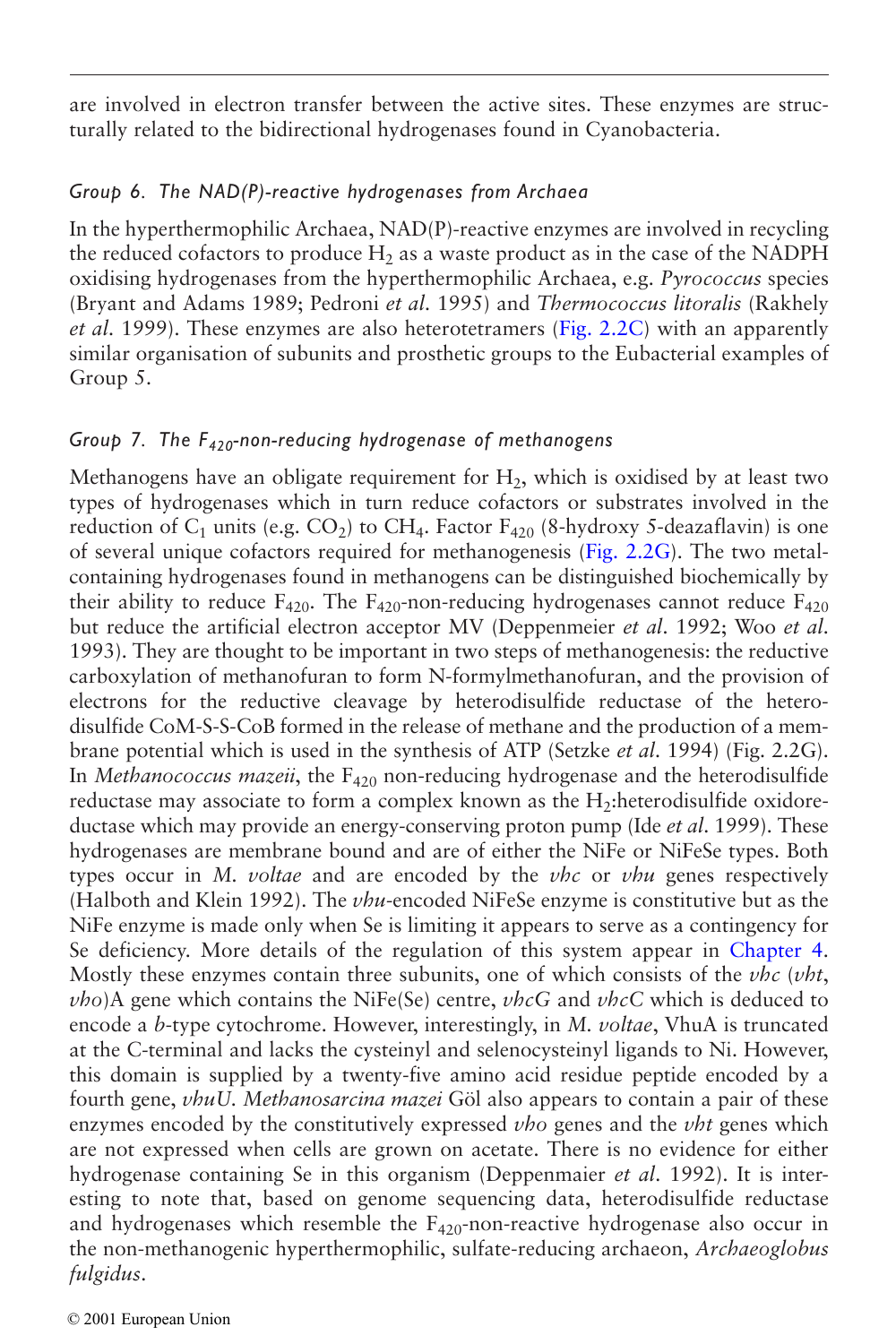#### *Group 8. The F420-reducing hydrogenases of methanogens*

Examples of these hydrogenases and the *frhA*, *B* and *G* genes which encode them were first characterised from *Methanothermobacter* sp. (Jacobson *et al*. 1982; Alex *et al*. 1990) and somewhat later from *Methanobacterium formicicum* (Baron and Ferry 1989). The role in methanogenesis of the  $F_{420}$  reduced by these enzymes is shown in [Fig 2.2G.](#page-9-0) These are all membrane-bound NiFe(Se) enzymes which contain FAD and comprise three subunits: FrhB  $(\beta$  subunit), FrhG ( $\gamma$  subunit) and FrhA  $(\alpha$  subunit) which bears the NiFe centre. The stoichiometry of the enzyme appears to be  $\alpha_2 \beta_2 \gamma_1$ . Most methanogens appear to possess parallel systems, one of which may be constitutive and the other expressed only during particular growth conditions, e.g. selenium deficiency, or during growth with a particular  $C_1$  compound, e.g. with methanol but not with acetate. As for the  $F_{420}$ -non-reducing hydrogenases some methanogens contain two forms: an NiFe only form (encoded by the *frc*, *fre*, or *frh* genes) or an NiFeSe form (encoded by the *fru* genes). Both enzymes exist in *M. voltae* but the presence of Se in the growth medium suppresses expression of the NiFe-only enzyme (Halboth and Klein 1992) (see Chaper 4). *Methanosarcina barkeri* also contains a second F420-reducing counterpart encoded by the *fre* genes which has a high degree of identity to the *frh*-encoded system (Fiebig and Friedrich 1989; Michel *et al*. 1995; Vaupel and Thauer 1998).

#### *Group 9. The NiFe H<sub>2</sub>-sensing hydrogenases*

These enzymes are known in *R. eutropha* (Lenz *et al*. 1997), *B. japonicum* (Black *et al*. 1994) and *R. capsulatus* (Elsen *et al.* 1996; Vignais *et al.* 1997) which can use H<sub>2</sub> as an alternative sole energy source in lithotrophic situations. They have many features in common with the Group 2 enzymes in that they are heterodimers except that they are not known to couple to a cytochrome and from the gene sequences, their small subunits lack both C-terminal anchor-like and N-terminal signal domains and so presumably they are cytoplasmic rather than membrane bound or periplasmic. More details of this recently discovered group of enzymes thought to be involved in sensing  $H<sub>2</sub>$  can be found in Chapter 4.

#### *Group 10. NiFe hydrogenase in the formate hydrogen lyase complex*

This  $H_2$ -evolving NiFe enzyme is part of a multi-component membrane-bound enzyme system studied extensively in Enterobacteria, especially *E. coli* where it is known as hydrogenase 3 and expressed under predominantly anaerobic conditions (Sawers *et al*. 1985, 1986). The entire complex couples the reduction of protons to the oxidation of formate to form  $CO<sub>2</sub>$  and serves to void excess reducing potential (Fig. [2.2E\)](#page-8-0). It is believed to lie on the inner face of the cytoplasmic membrane. Purification and further characterisation has been difficult because it is intrinsically unstable. However, much is known about the contiguous cluster of 8 *hyc* genes required for this hydrogenase (Bohm *et al*. 1990) of which *hycE* encodes the Ni-containing subunit. The role of a number of accessory genes in the maturation of this system will be discussed in Chapter 3. Sequence analysis of the genome of *E. coli* revealed a fourth potential NiFe hydrogenase encoded by the *hyf* gene cluster which appears to be related to hydrogenase 3 (Andrews *et al*. 1997).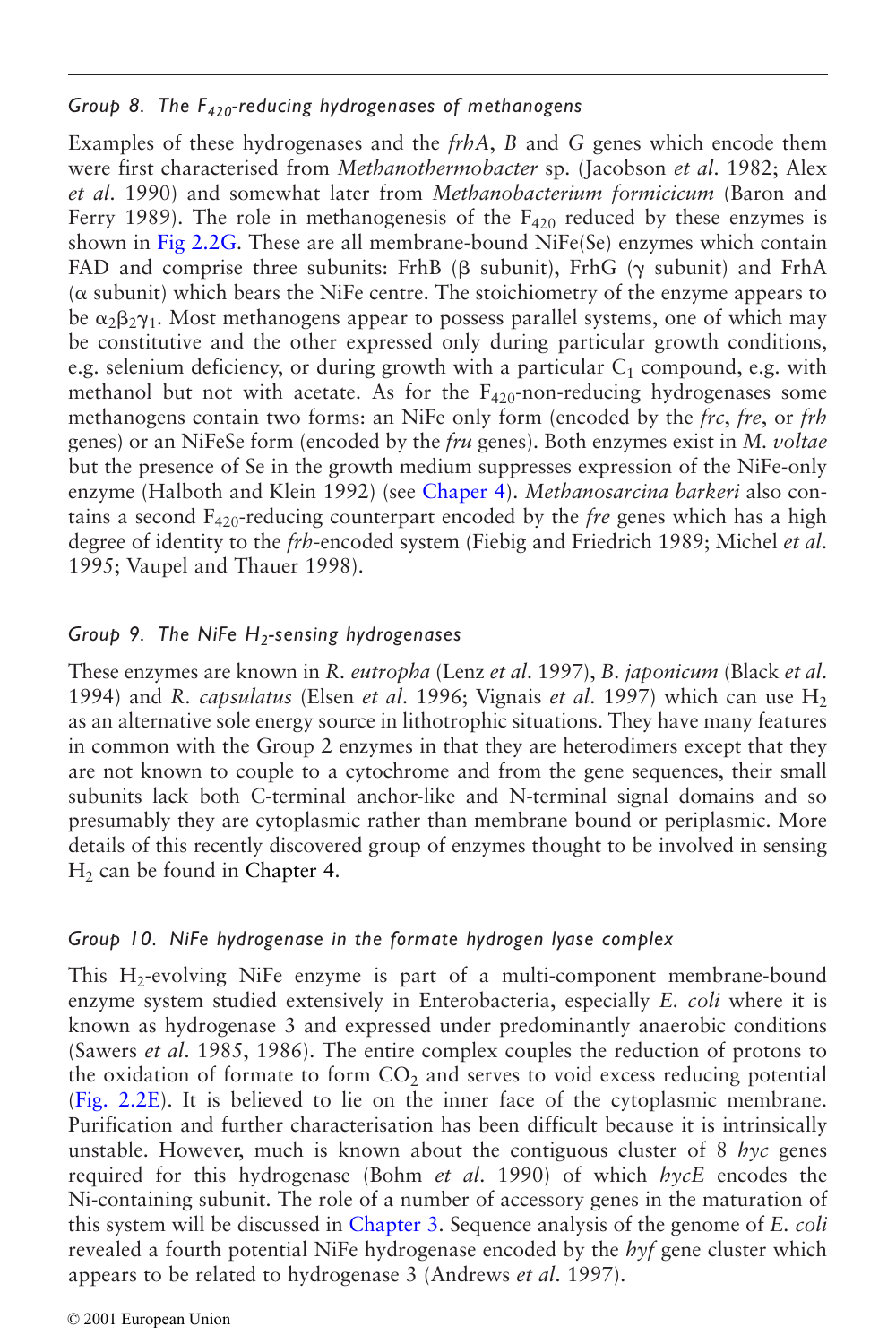### *Group 11. The membrane-bound Ech hydrogenases in methanogens*

Relatively recently a NiFe-containing membrane-bound hydrogenase which appears to be related to the formate hydrogenase lyases has been described from *M. barkeri*. This enzyme is composed of four hydrophilic and two membrane-spanning subunits all of which show sequence identity to Complex I of respiratory chains (Künkel *et al*. 1998; Meuer *et al*. 1999). Ech does not reduce quinones but catalyses the reduction of protons to  $H_2$  with reduced 2[4Fe-4S] ferredoxin as electron donor. This enzyme plays an important function during growth of *M. barkeri* on acetate as sole energy source in which it appears to couple to the generation of a proton motive force (Bott and Thauer 1989). The enzyme also appears to be present in *Methanothermobacter* sp. Two transcriptional units each encoding Ech-like enzymes have been identified in the genome sequence (Tersteegen and Hedderich 1999).

## *Group 12. The metal-free hydrogenase in methanogens*

A unique metal-free hydrogenase was found first in *M. marburgensis*. It catalyses the reversible reaction of  $N^5$ ,  $N^{10}$ -methenyltetrahydromethanopterin with H<sub>2</sub> to give N<sup>5</sup>,N<sup>10</sup>-methylenetetrahydromethanopterin and a H<sup>+</sup> [\(Fig 2.2G](#page-9-0)) (Hartmann *et al.* 1996). Several lines of evidence support the conclusion that it lacks Fe or Ni. The enzyme does not catalyse an exchange between  $H_2$  and the protons of water nor the conversion of para  $H_2$  to the ortho-form unless methenyl  $H_4MPT$  is present. The specific activity of the enzyme increases in cells growing under nickel-limiting conditions which suggests that it is important in methanogenesis in Ni deficient environments (Afting *et al*. 1998). The protein is encoded by the *hmd* gene which also appears in the genomes of *Methanococcus jannaschii* and *Methanopyrus kandleri*.

## *Group 13. The soluble hydrogenase in* A. cylindrica

*A. cylindrica* contains two soluble hydrogenases one of 100 kDa which exhibits MVdependent  $H_2$  evolution and the other of  $42 \text{ kDa}$  which exhibits tritium exchange activity only. The MV-reactive enzyme is a heterodimer composed of a 50 kDa and the 42 kDa subunit form. Both proteins are required for MV reactivity (Ewart and Smith 1989). The function of this enzyme is unknown at present and the gene sequence for the tritium exchanging subunit is unrelated to any of the hydrogenases described above (Ewart *et al*. 1990).

# **2.4. Genetic diversity**

# *2.4.1. Describing the genetic diversity*

It is not the intention of this chapter to review the genetics of hydrogenases. However, there has been an explosion of information in this area in recent years. [Table 2.3](#page-14-0) shows that more than 27 genotypes are used to describe genes involved in the metabolism of H2. Some are synonyms, e.g. *hox*, *hup*, *hyn*, *hya* and *hyd* have all been applied to the structural genes for the periplasmic, heterodimeric NiFe(Se) hydrogenases which form a coherent phylogenetic cluster. Unfortunately this adds to the impression of diversity for the specialist and non-specialist alike. Some of the genotypes such as *hyd*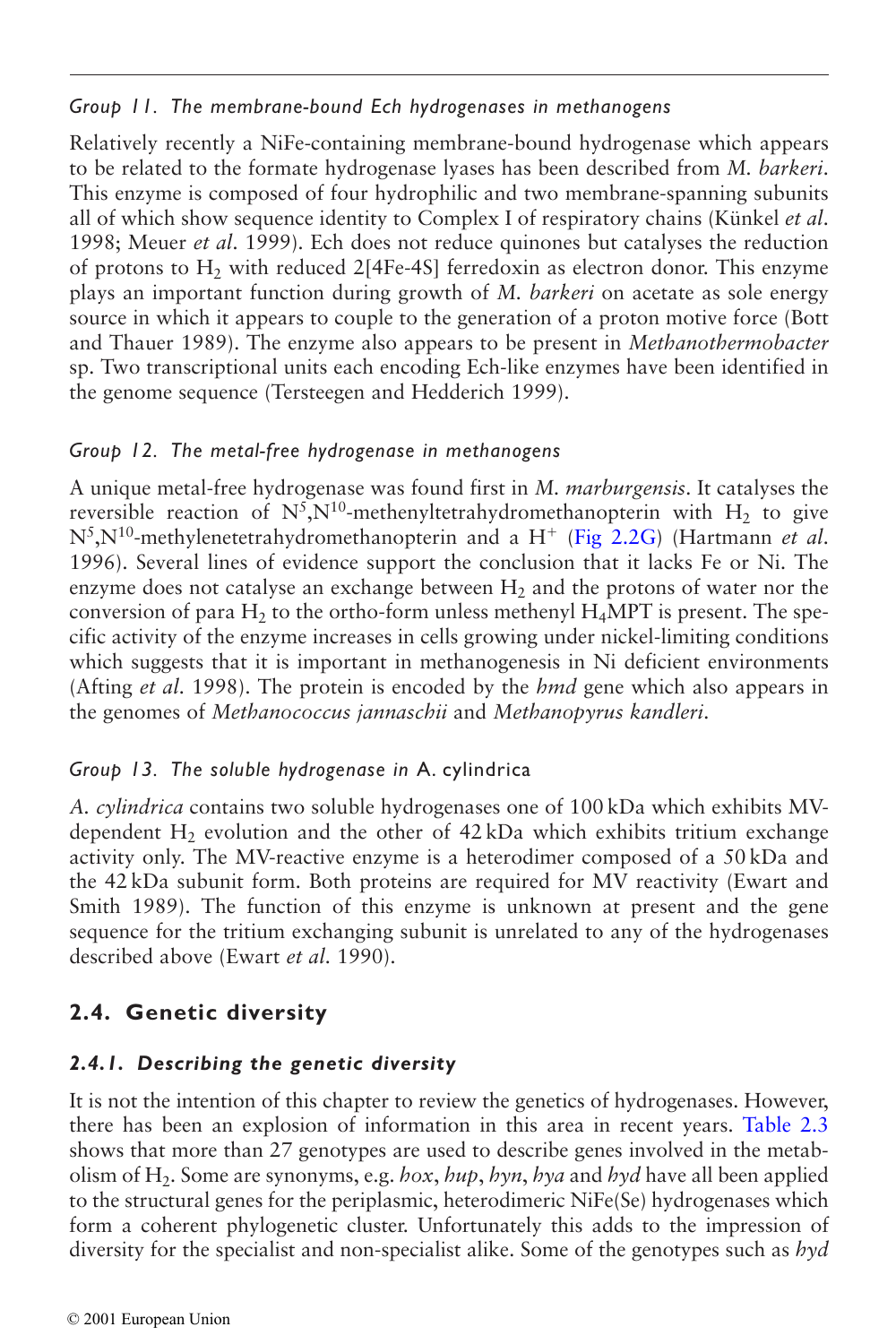| Genotype | Functions (known or presumed)                                                                            | Organisms                                                               |
|----------|----------------------------------------------------------------------------------------------------------|-------------------------------------------------------------------------|
| anf      | Alternative nitrogenase (Fe-only)                                                                        | Avi, A7120, Rca, Rru                                                    |
| eha      | Energy converting hydrogenase a                                                                          | Mta                                                                     |
| ehb      | Energy converting hydrogenase b                                                                          | Mta                                                                     |
| fhl      | Formate hydrogen lyase                                                                                   | Eco                                                                     |
| frc      | F <sub>420</sub> -reducing hydrogenases                                                                  | Mvo                                                                     |
| fre      | F <sub>420</sub> -reducing hydrogenases                                                                  | Mba                                                                     |
| frh      | F <sub>420</sub> -reducing hydrogenases                                                                  | Mba, Mtm, Mvo, Mja                                                      |
| fru      | F <sub>420</sub> -reducing hydrogenases                                                                  | Mvo                                                                     |
| hdr      | Heterodisulfide reductase                                                                                | Mka                                                                     |
| hev      | Hydrogen evolving hydrogenase                                                                            | Eco                                                                     |
| hox      | Membrane bound/Periplasmic/<br>soluble NADH-reducing<br>hydrogenases (structural<br>and accessory genes) | Aeu, Ava, Avi, Pca, Pho, S63801,<br>S6803, Rop                          |
| hmd      | Metal-free hydrogenase                                                                                   | Mtl                                                                     |
| huþ      | Membrane-bound/Periplasmic<br>hydrogenases (structural and<br>accessory genes)                           | A7120, Ach, Ahy, Ava, Avi, Bja,<br>N73102, Phy, RIe, Rca, Rsp, Rge, Tro |
| hya      | Membrane-bound hydrogenase I                                                                             | Eco, Cfr, Hpy                                                           |
| hyb      | Membrane-bound hydrogenase 2                                                                             | Eco                                                                     |
| hyc      | Membrane-bound hydrogenase 3<br>associated with formate-hydrogen<br>lyase                                | Eco                                                                     |
| hyd      | Various hydrogenases                                                                                     | Cac, Dfr, Dgi, Dvu, Hpy, Pfu, Tma, Tva,<br>Wsu                          |
| hyf      | Postulated hydrogenase 4 related to<br>formate hydrogen lyase                                            | Eco                                                                     |
| hyþ      | Pleiotropic hydrogenase maturation<br>genes                                                              |                                                                         |
| hyn      | Periplasmic (NiFe)                                                                                       | Dvu                                                                     |
| hys      | Periplasmic (NiFeSe)                                                                                     | Dvu                                                                     |
| mbhl     | Methylene blue reducing                                                                                  | Aae                                                                     |
| mvh      | Methyl viologen reducing                                                                                 | Mta, Mfe                                                                |
| nif      | Nitrogen fixation (Mo system)                                                                            | A7120, Ach, Avi, Bja, Dvu, Rle, Rca,<br>Mvo, Mta, N73102, Tro           |
| vhc      | $F_{420}$ non-reducing                                                                                   | Mvo                                                                     |
| vho      | $F_{420}$ non-reducing                                                                                   | Mma                                                                     |
| vht      | $F_{420}$ non-reducing                                                                                   | Afu, Mma,                                                               |
| vhu      | Methyl viologen reducing                                                                                 | Mja                                                                     |
| vnf      | Alternative nitrogenase (V system)                                                                       | A7120, Ach, Avi                                                         |

<span id="page-14-0"></span>*Table 2.3* Genotypes used to describe hydrogenases, their accessory genes and related functions

**Organisms**:A7120, *Anabaena* 7120, Aae, *Aquifex aeolicus*;Afl, *Acetobacter flavidum*;Aeu, *Alcaligenes eutropha*;Ahy, *Alcaligenes hydrogenophilus*; Ach, *Azotobacter chroococcum*; Afu, *Archaeoglobus fulgidus*; Ava, *Anabaena variabilis*; Avi, *Azotobacter vinelandii*; Bja, *Bradyrhizobium japonicum*; Cfr, *Citrobacter freundii*; Cac, *Clostridium acetobutylicum*; Cpa, *Clostridium pasteurianum*; Dba, *Desulfomicrobium baculatus*; Dfr, *Desulfovibrio fructosovorans*; Dgi, *Desulfovibrio gigas*; Dvu, *Desulfovibrio vulgaris*; Eco, *Escherichia coli*; Hpy, *Helicobacter pylori*; Mba, *Methanosarcina barkeri*; Mfe, *Methanothermus fervidus*; Mja, *Methanococcus jannaschii*; Mka, *Methanopyrus kandleri*; Mma, *Methanosarcina mazei*; Mta, *Methanobacterium thermoautotrophicum*; Mtl, *Methanococcus thermolithotrophicus*; Mvo, *Methanococcus voltae*; N73102, *Nostoc* 73102; Pho, *Proclorothrix hollandica*; Pca, *Pseudomonas carboxydovorans*; Phy, *Pseudomonas hydrogenovora*; Pfu, *Pyrococcus furiosus*; Phi, *Pyrococcus horikoshii*; Reu, *Ralstonia eutrophus*; Rle, *Rhizobium leguminosarum*; Rca, *Rhodobacter capsulatus*; Rsp, *Rhodobacter sphaeroides*; Rop, *Rhodococcus opacus*; Rge, *Rhodocyclus gelatinosus*; S6301, *Synechococcus* 6301; S6803, *Synechocystis* 6803; Tma, *Thermotoga maritima*; Tro, *Thiocapsa roseopersicina*; Tva, *Trichomonas vaginalis*; Wsu, *Wolinella succinogenes.*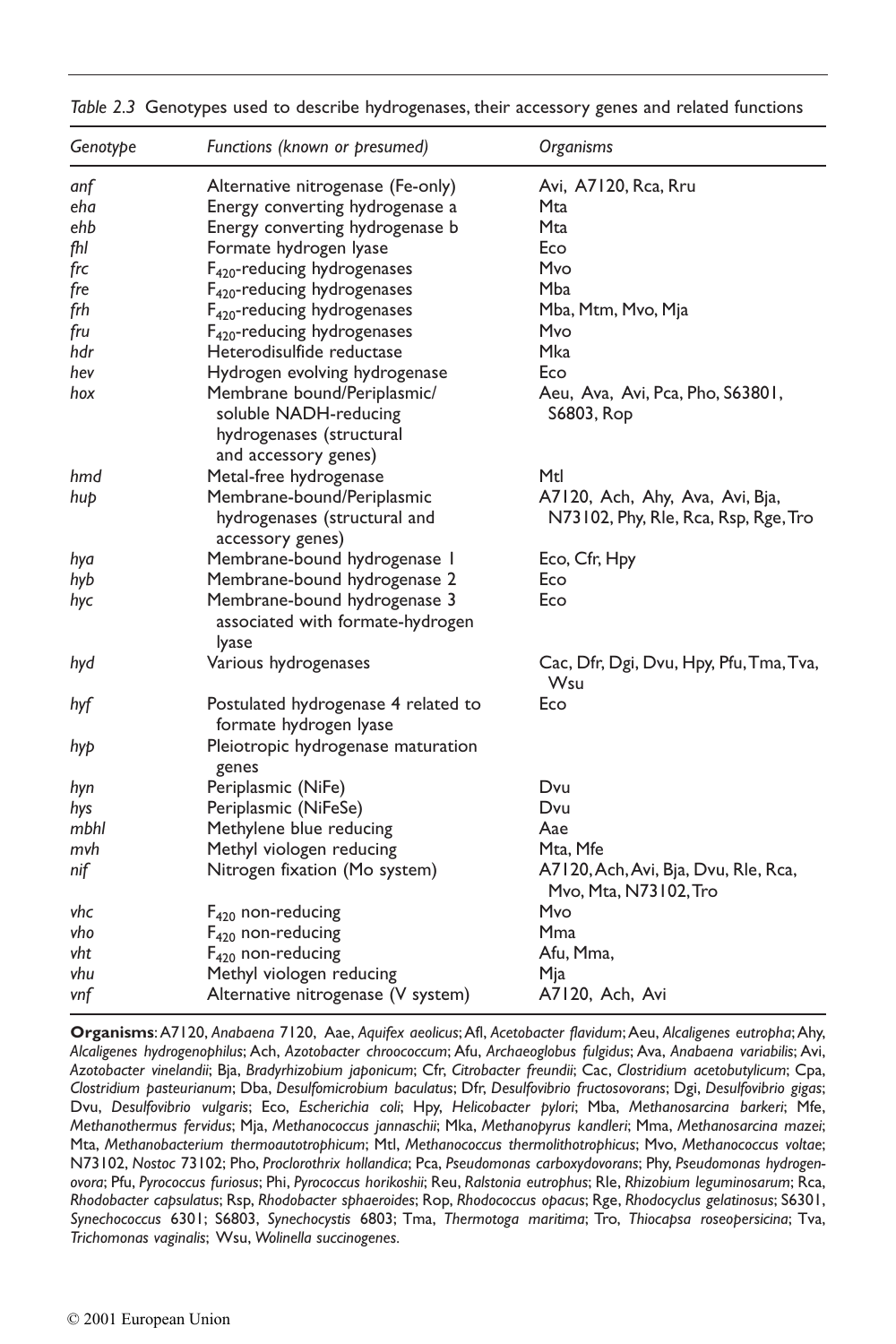are confusing and are often employed as a generic term for various groups of hydrogenases. Rationalisation would appear to be required but the adoption of a simpler nomenclatures would add further confusion and tend to obscure earlier literature. A similar situation appears to be developing in the nomenclature for various hydrogenases in the Archaea and especially in the methanogens.

One of the fascinating insights to have emerged from the study of hydrogenase genetics is that many genes, in addition to regulatory and structural genes, are required for the functioning of the various hydrogenases. These accessory genes are required for the uptake of metals such as Ni, or the synthesis and insertion of metal clusters and their ligands into the nascent enzymes, the targeting of the assembled enzymes into cell compartments such as the periplasm in Eubacteria, the chloroplast of green algae, or the hydrogenosome of certain anaerobic fungi and protozoans. In addition, many enzymes need accessory proteins to become physiologically relevant, e.g. to couple to their cognate redox chains, energy conserving complexes or fermentation pathways (see Chapter 3). What we have learned from this of biotechnological importance is that the structural genes cannot be transferred from one organism to another without the appropriate accessory genes.

In the prokaryotes, structural, regulatory and accessory genes are usually organised into polycistronic, transcriptional units (operons) (Chapter 4). In Eukaryotes all genes appear to be monocistronic and there appears to be little grouping of related genes. The significance of this is that the location of accessory genes is much more difficult in the Eukaryotes and as yet though hydrogenase structural genes have been characterised, no accessory genes have been described though they must surely be present. Different operon structures occur in different organisms (see Section 5.5 and Chapter 4) and these reflect functional diversification or different regulatory strategies.

# **2.5. The evolution of hydrogenases**

#### *2.5.1. H2 metabolism and the origins of life*

The ability to catalyse the evolution or oxidation of  $H_2$  may have been exploited by the earliest life forms as  $H_2$  would have been present in the early prebiotic environments. The origins of the proton-dependent chemiosmotic mechanism for ATP synthesis may also reflect the formation of proton gradients created by hydrogenases on either side of the cytoplasmic membrane. In addition, it has been speculated that the coupling of  $H_2$ and S metabolisms was also of fundamental importance in the origin of life. These two processes seem intimately coupled in the bifunctional sulfhydrogenase found in *Pyrococcus furiosus* (a combination of subunits for hydrogenase and sulfite reductase) which can dispose of excess reductant either by the reduction of protons to  $H_2$  or  $S^0$  to H2S (Ma *et al*. 1993; Pedroni *et al*. 1995).

#### *2.5.2. Revealing hydrogenase evolution by protein comparison*

Insights into the evolution of  $H_2$  metabolism can be gained by the comparison of different hydrogenases at the primary sequence level. The choice of which proteins to compare is influenced by the number of sequences available, their occurrence and the presumption of functional analogy. This approach was thoroughly explored by Wu and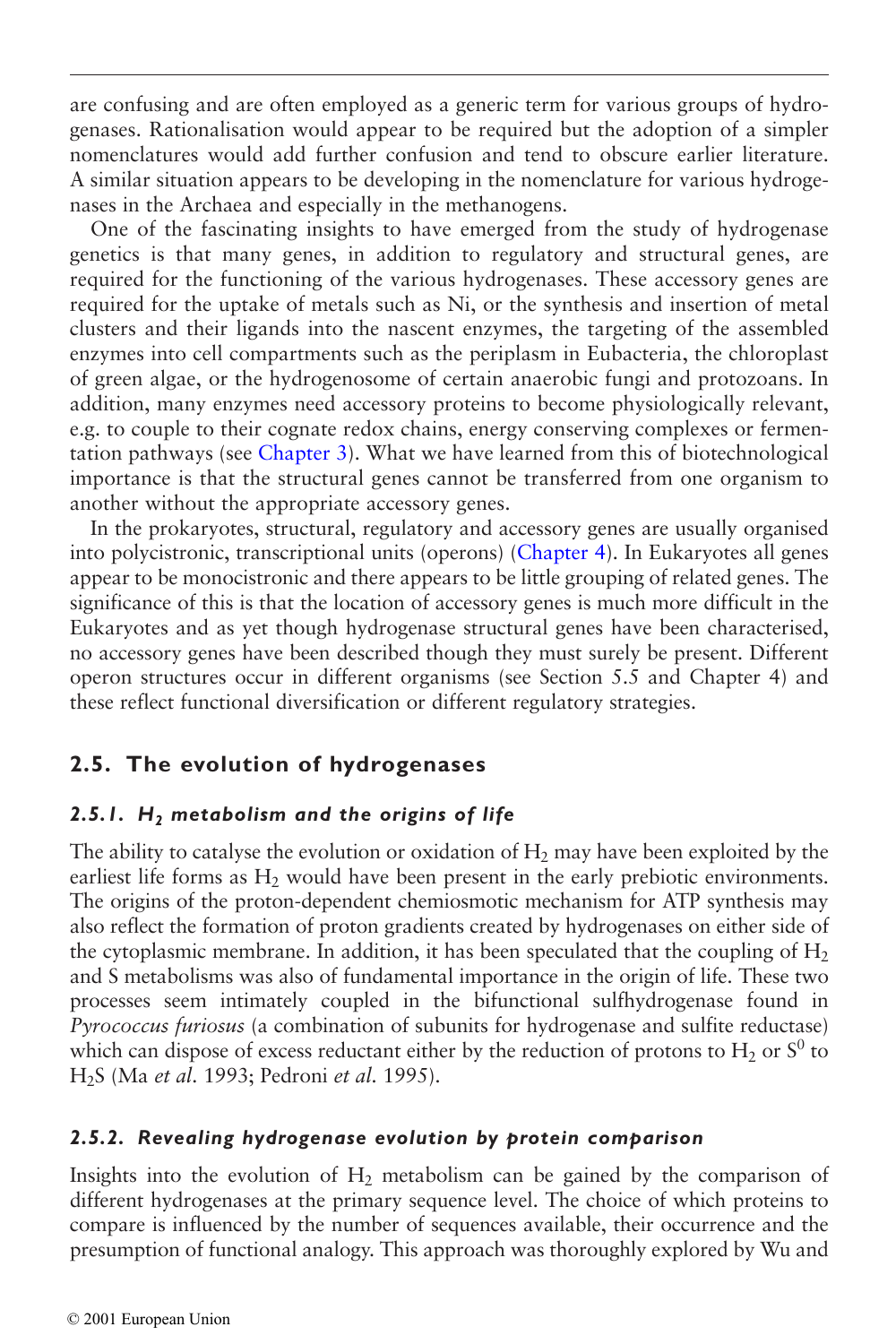Mandrand-Berthelot (1993). Since that time many more sequences and several new hydrogenases have emerged. Also, not only can the hydrogenase structural genes be compared but also the accessory genes, e.g. those involved in hydrogenase maturation (see Chapter 3). Other information (e.g. the comparative arrangement of hydrogenase gene clusters in different organisms) can be incorporated into the analysis.

## *2.5.3. How phylogenetic trees are built*

The construction of phylogenetic trees relies on the computer-aided alignment of amino acid sequences and the calculation of the degree of similarity between the sequences. This results in a similarity matrix from which trees of relatedness can be constructed. Entire gene/protein sequences may be used but some degree of editing of the sequences is performed to maximise the alignment. Alternatively, it is possible to compare only those segments of molecules which are most easily aligned, i.e. they contain few or no gaps and show high sequence identity and may also represent important conserved domains within a protein. The statistical significance of such trees is usually assessed by determining how many times the tree or elements of the tree are likely to have been produced at random. The significance of such trees increases when a large number of truly homologous proteins or genes are available for comparison as for the 16S/18S ribosomal RNA subunit sequences mentioned earlier. Two basic types of trees can be constructed. Rooted trees compute or assume a common ancestor. However the rooting of trees becomes highly problematic where sequences are quite divergent, and where functionality is not analogous or unknown. This applies in most cases when considering both the hydrogenase structural and accessory gene products. Alternatively, the construction of unrooted trees avoids many such assumptions.

## *2.5.4. Relationships between the basic groups of hydrogenases*

The first conclusion to emerge from attempts to align the sequences of the  $H_2$ -activating subunits of the metal-containing hydrogenases (Group 11 and 12 hydrogenases are not considered here) is that the Fe-only hydrogenases, the NiFe(Se) hydrogenases, and the hydrogenase component of the formate hydrogen lyases form three distinct families. It is tempting to speculate that all hydrogenases diverged from a single ancestral enzyme. However, there is little evidence to distinguish between convergent or divergent evolutionary pathways. This picture may change if novel intermediate enzymes are discovered. It is possible that certain domains, e.g. [Fe-S] cluster binding domains within the proteins, have been derived from common ancestral proteins which at one time may have been encoded by smaller genes. In this respect it is interesting to note that two of the metal-ligands forming residues of the NiFeSe centre in the  $F_{420}$ -reducing hydrogenase from *M. voltae* are borne on a separately encoded peptide. So it is possible that the Ni subunits of the NiFe(Se) enzyme family are the product of one or more gene fusion events.

#### *Relationships in the NiFe(Se) enzyme family*

Within the NiFe(Se) hydrogenase family, the unrooted tree [\(Fig. 2.4](#page-17-0)) clearly reveals several major lineages. As might be expected, the enzyme groups discussed above all emerge as distinct clades which reflect the major prokaryotic groups and the enzyme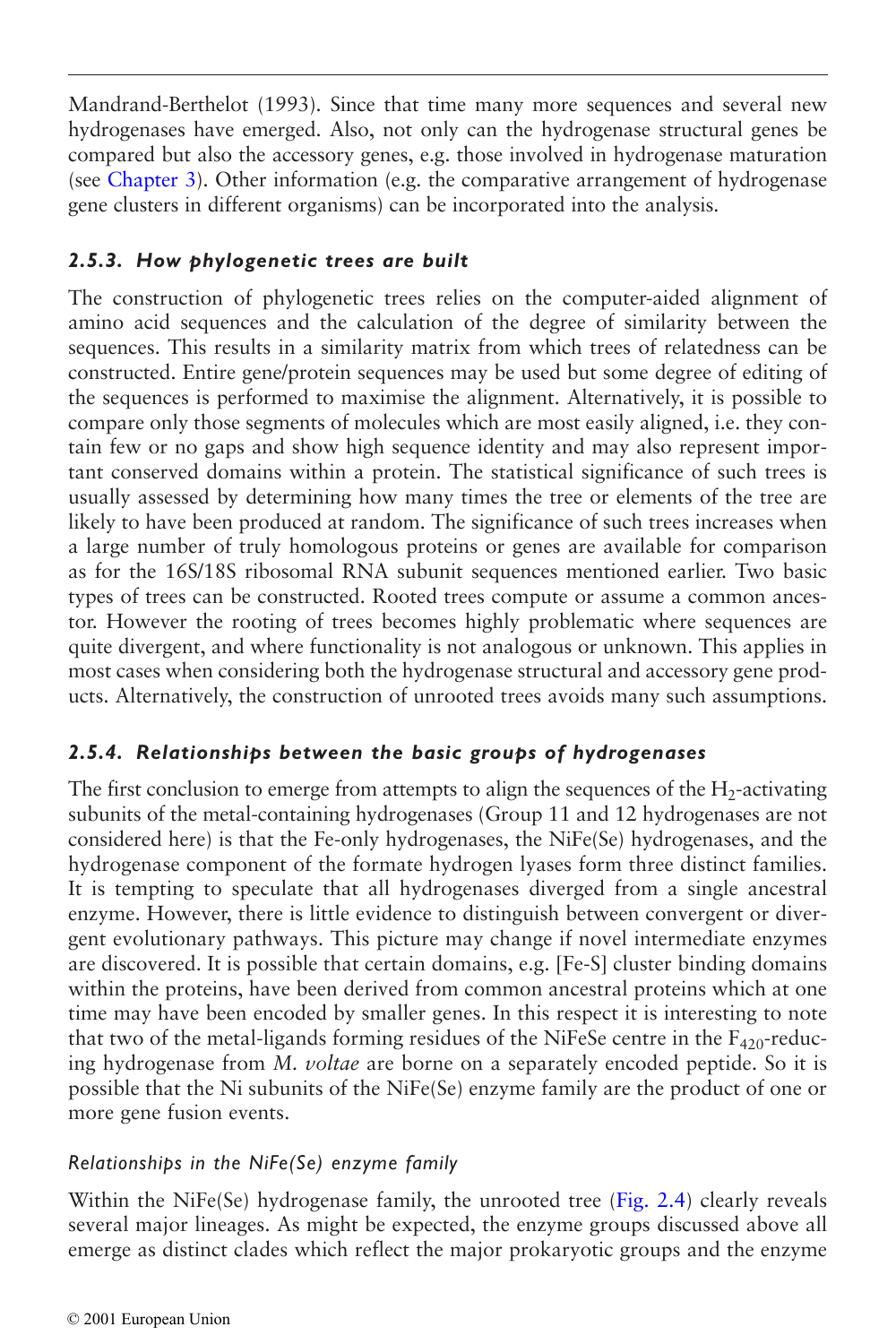<span id="page-17-0"></span>

*Figure 2.4* Evolutionary relationships between various members of the NiFe(Se) hydrogenase families based on Ni-binding subunits. Amino acid sequences for Ni-bearing (large) subunits of various members of the NiFe(Se) family were aligned by CLUSTAL W (Thompson *et al*. 1994).Trees were drawn using the program Treeview (Page 1996). Numbers refer to the various hydrogenase family groups shown in [Table 2.2.](#page-4-0) Gene products are indicated as follows. The first three letters indicate the species (see [Table 2.1](#page-1-0)) with the exception of the Cyanobacteria where the Genus and the species number is indicated. The following four letters indicate the gene product derived from the gene name where defined.

functionality within that group. It is difficult to root such trees with any degree of certainty and so comment on the very early origins of this enzyme family. For example, it is not possible to deduce that they emerged originally in an ancestor of the hyperthermophilic Archaea which are proposed to be the closest descendents of the universal common ancestor based on 16S rRNA data. However, the arrangement within each clade broadly accords with the phylogenetic relationships between the constituent organisms. This is clearly illustrated in the lineage of the Group 2 periplasmic and membrane-bound NiFe(Se) hydrogenases where the overall clustering follows the likely evolutionary origin of the  $\alpha$ ,  $\beta$ ,  $\delta$ ,  $\gamma$  and  $\epsilon$  groups of the Proteobacteria in which all these enzymes occur. Enzymes from the  $\alpha$ ,  $\beta$  and  $\gamma$  groups of the Proteobacteria (represented by *R. capsulatus*, *R. eutropha* and *E. coli* hydrogenase 1 respectively) form one cluster (Group 2a) whilst functionally comparable enzymes from the  $\delta$  and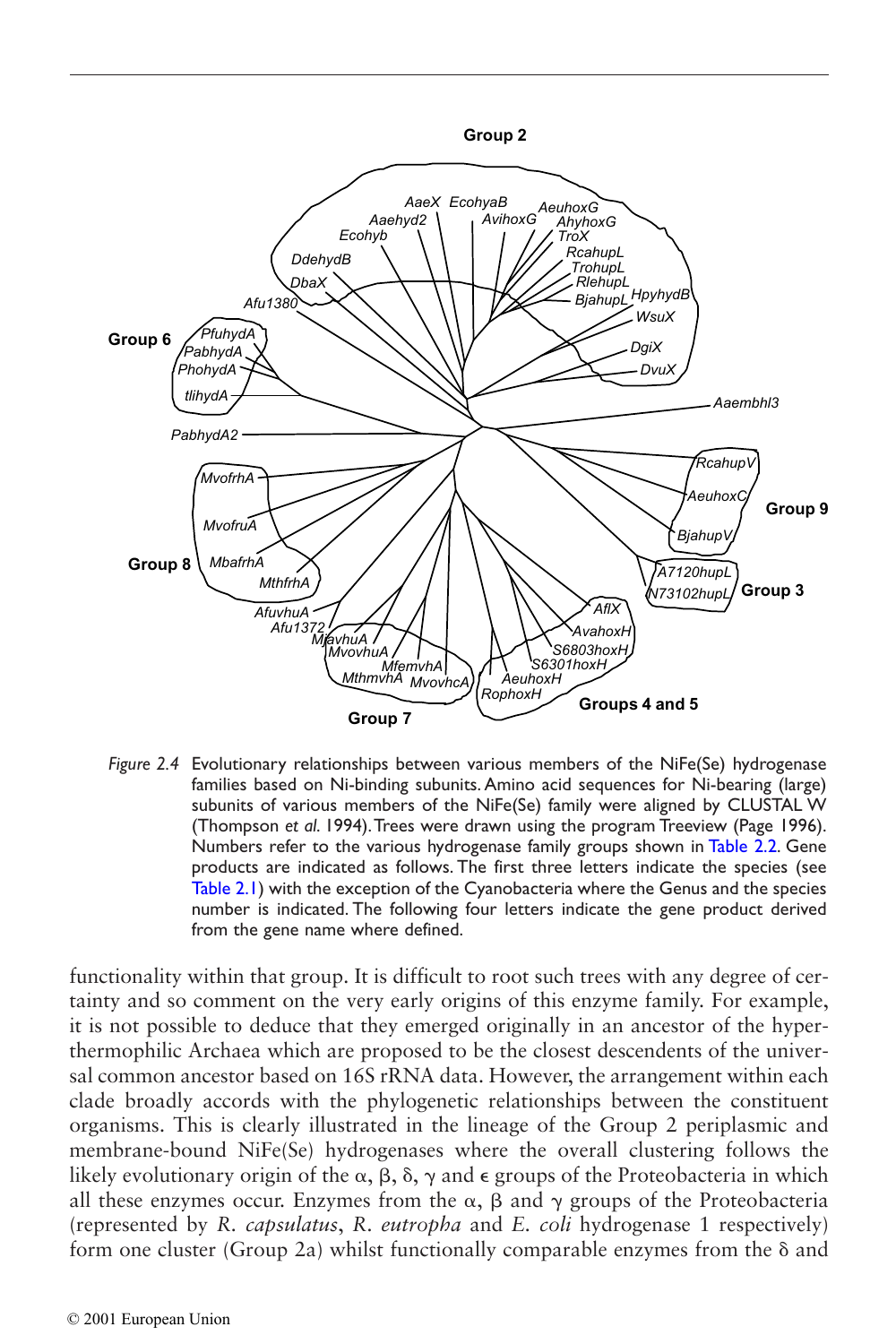groups of the Proteobacteria (Group 2b represented by *D. gigas* and *W. succinogenes* respectively) form two other divergent clusters. This large group is easily expanded to include hydrogenase 2 (encoded by the *hyb* genes) from *E. coli*. But it is interesting to note that hydrogenases 1 and 2 of *E. coli* (encoded by the *hya* and *hyb* genes) clearly did not arise from a gene duplication event in a recent ancestor of the Enterobacteraceae. Probably these enzymes are not functionally interchangeable. But if hydrogenase 2 from *E. coli* is to be included in this group, then two hydrogenase sequences from *Desulfitobacter dehalogens* and *Aquifex aeolicus* must also be included. Yet more distantly rooted is the important NiFeSe enzyme from *Desulfomi crobium baculatum*, which does not group with the other enzymes from the  $\delta$  group of the Proteobacteria and which appears as one of the most ancient of this functionally related group.

Another especially interesting feature of the tree concerns the position of the Group 3 thylakoid uptake NiFe hydrogenases from *Anabaena* and *Nostoc*, which are presumed to be functionally analogous to the Group 2 enzymes in  $H_2$  recycling from nitrogenase in the N2-fixing Proteobacteria (e.g. members *Azotobacteraceae* and *Rhizobiaceaea*). However, they cluster most closely with the cytoplasmic  $H_2$ -sensing hydrogenases (Group 9) found in the Proteobacteria. One common feature of these two enzyme types is that neither has a transit peptides and so they must be assumed to be cytoplasmic, or, at least in the Cyanobacteria, to be bound to thylakoid membranes. These data suggest that the sensor enzymes and the thylakoid hydrogenases may have evolved from a common ancestor.

As might be expected, the heterotetrameric NAD(P)-reactive enzymes in the Eubacteria and the Archaea form two distinct clusters within a broad lineage, which more distantly includes the  $F_{420}$ -reducing and  $F_{420}$ -non-reducing hydrogenases from methanogens. Amongst the bacteria, the cyanobacterial bidirectional Group 4 enzymes are clearly distinct from the Group 5 enzymes of the knallgas bacteria. The *Acetobacter flavidum* hydrogenase is also related to this group.

The  $F_{420}$ -reducing hydrogenases found in methanogens form a lineage (Group 7) which is quite distinct from the  $F_{420}$ -non-reducing hydrogenases (Group 6) yet both enzymes appear to have emerged from a common ancestor. Included in this group are the deduced hydrogenase sequences from *M. jannaschii*, which lies close to the universal ancestor. Also, it appears that the NiFe (*frhA*) and NiFeSe (*fruA*) enzymes which both occur in *M. voltae*, though quite closely related evolved, after a gene duplication event which occurred after the divergence of the major groups of methanogens. It is interesting that the relatively ancient *M. jannaschii* appears from the genome sequence data to contain both NiFe and NiFeSe enzymes.

The  $H_2$ -evolving multi-subunit  $NAD(P)$ -reactive hydrogenases from the Thermococcales group of the hyperthermophilic Crenarchaeota, including *Pyrococcus* sp. and *T. litoralis*, also form a distinct lineage (Group 6). Total genome sequence data suggests that *Pyrococcus abyssi* contains an isoenzyme which may have arisen as a result of a very early gene duplication in an ancestor of this group.

Despite the multiplicity of hydrogenases which occur in many organisms, there are relatively few examples of very recent gene duplications within the NiFe(Se) enzyme group. The situation is different amongst the Fe hydrogenases (see later). Hydrogenases 1 and 2 of *E. coli* emerged before the *Enterobacteriaceaea* appeared as a distinct lineage. Also, uptake hydrogenases 1 and 2 of *Thiocapsa roseopersicina* clearly fall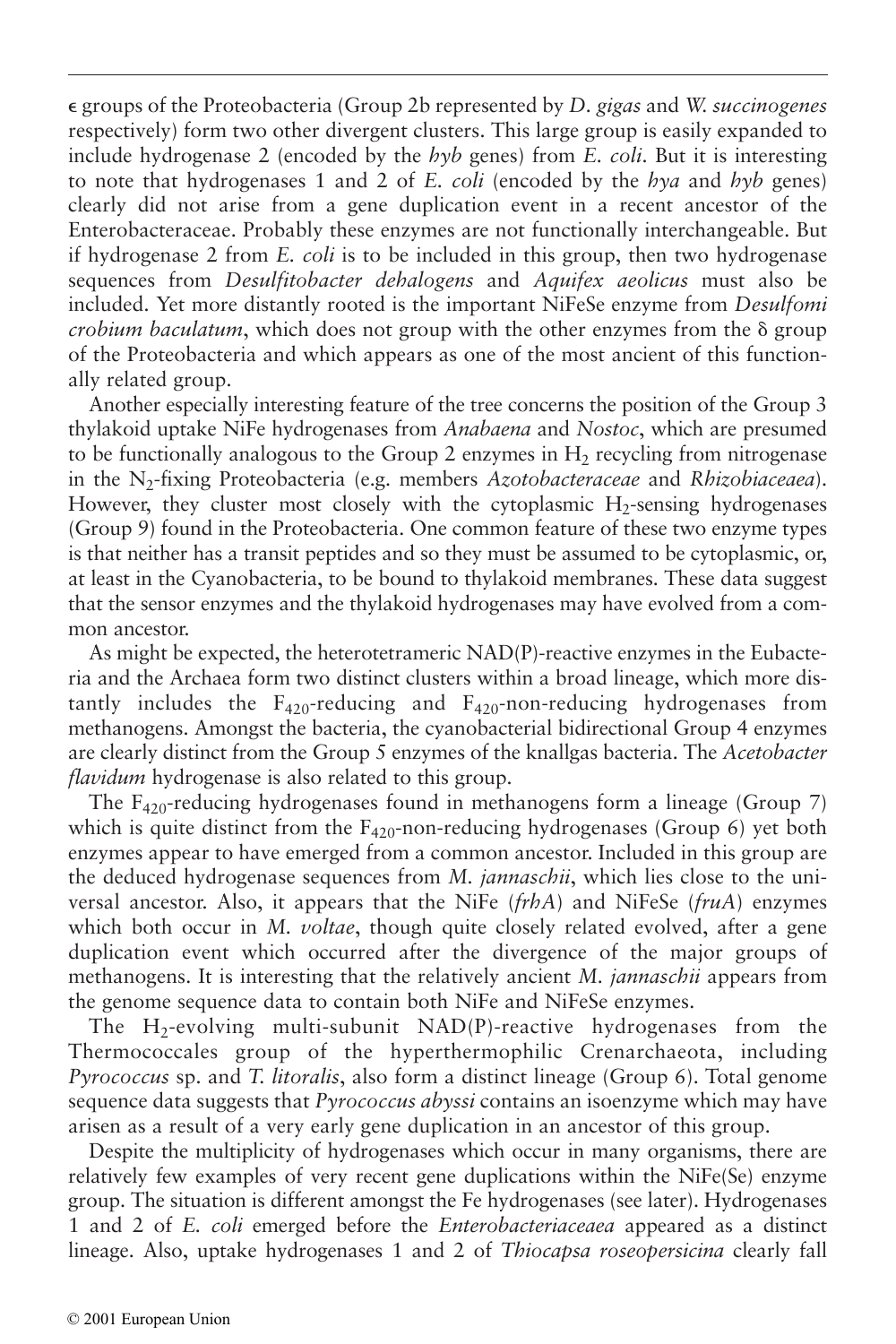

*Figure 2.5* Evolutionary relationships amongst the Fe-only hydrogenases.Amino acid sequences of large subunits of Fe hydrogenases from Archaea, Eubacteria and Eukaryotes were used to construct the tree, as described for [Fig. 2.3.](#page-10-0)

into two different lineages originating after the divergence of the  $\delta$ ,  $\epsilon$  and  $\alpha$ ,  $\beta$ ,  $\gamma$  clades but prior to the divergence of the latter three groups. The origin of the multiplicity of hydrogenases in the methanogens is also particularly interesting especially since it raises the question of the origin of the Se-containing enzymes. Although relatively few sequences are available at present, Se hydrogenase are found only in the Archaea within the methanococci which are the oldest of the methanogen lineages. In *M. voltae* the Se-containing enzyme appears to expressed unless Se is absent whereupon the NiFe only enzymes are expressed. *M. jannaschii* which is one of the most ancient of the methanococci also apparently contains pairs of NiFe and NiFeSe enzymes. Despite the sparse evidence, it appears as if the Se enzymes of methanogens are ancient.

#### *Relationships amongst the Fe-only hydrogenases*

Only the Fe-only hydrogenases are found in all three domains (Eubacteria, Archaea, and Eukaryotes). Therefore the evolutionary history of these enzymes is particularly interesting. They may have been present in the universal ancestor and radiated throughout all three domains or alternatively they may have evolved in a prokaryotic lineage and transferred to the Eukaryotes as a result of prokaryotic endosymbiotic events such as led to the origin of mitochondria and chloroplasts. In this respect it is particularly interesting to note that the hydrogenosome, an organelle-like structure in the protozoan *Nyctotherus ovalis*, contains its own genome much as the chloroplast and the mitochondria do. The tree for the Fe hydrogenases (Fig 2.5) shows that though the *N. ovalis* hydrogenase is deeply rooted it falls in the same lineage as the Fe hydrogenases from the sulfate-reducing  $\gamma$  Proteobacteria bacteria but does not group with the hydrogenases from the other protozoan *T. vaginalis*. Fe-hydrogenase isozymes are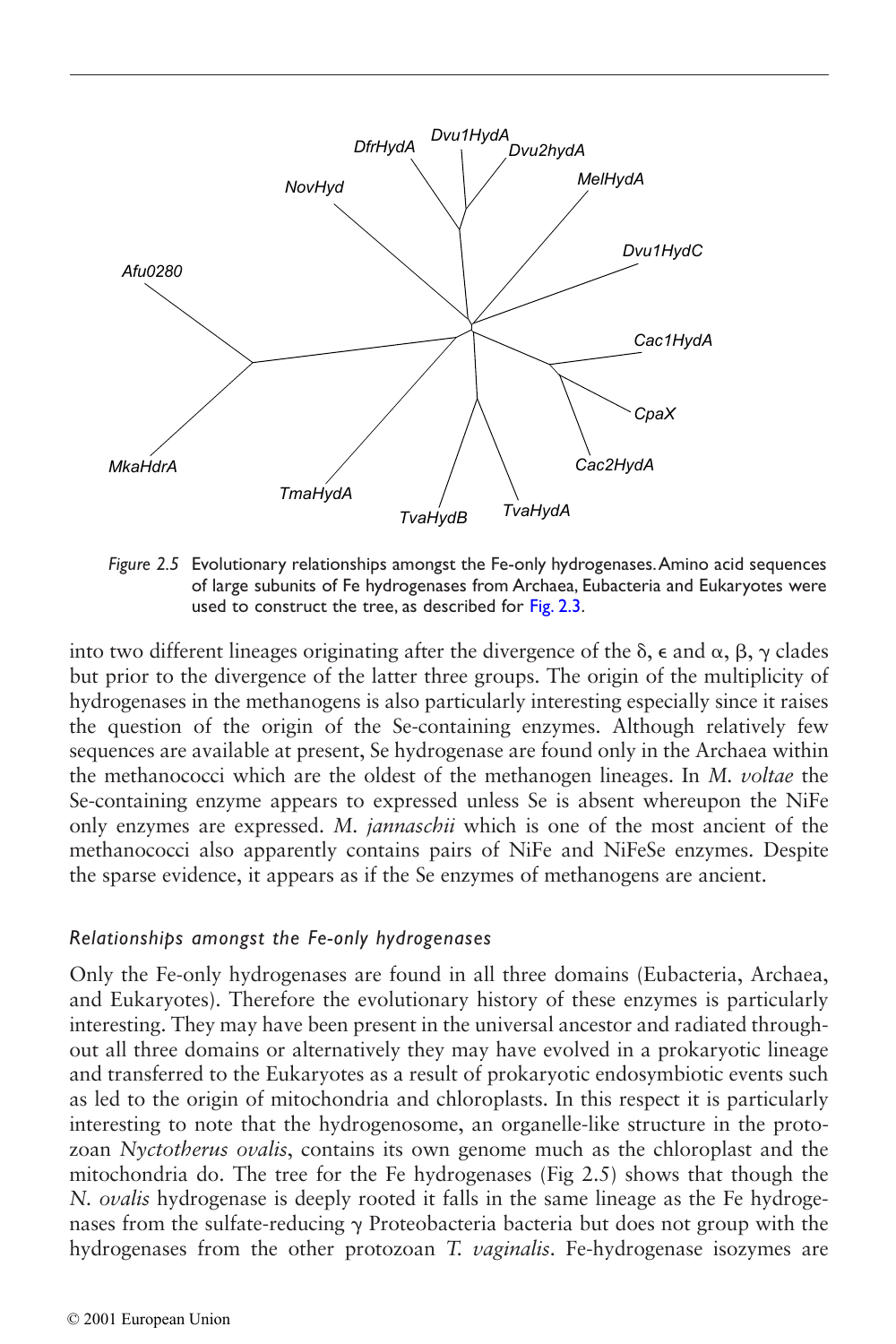<span id="page-20-0"></span>

*Figure 2.6* Evolutionary relationships between various *hyp* gene products.Trees were constructed for each of the *hypA*, *hypD*, *hypE*, and *hypF* encoded proteins as described in the legend for [Fig. 2.3.](#page-10-0) The HypA tree includes the FrdB protein from the fumarate reductase operon of *Proteus vulgaris*.

found in the Eukaryote *T. vaginalis* and the Eubacterium *Clostridium acetobutylicum*. These isozymes appear to have arisen from gene duplications but not particularly recently in evolutionary terms. Studies of hydrogenase(s) in protozoans such as *Giardia* would be interesting especially from an evolutionary point of view since it possesses a prokaryotic 16S-type rather than eukaryotic 18S-type rRNA and may be one of the least evolved Eukaryotes.

#### *2.5.5. Relationships amongst accessory (***hyp***) genes*

Hydrogenase accessory genes can also be used to study the evolutionary relationships between various hydrogenase systems. This is particularly the case with the *hypA*, *B*, *C*, *D*, *E* and *F* genes most of which were originally identified as being required for the maturation of the several NiFe hydrogenases in *E. coli* (Bohm *et al*. 1990; Lutz *et al*. 1991).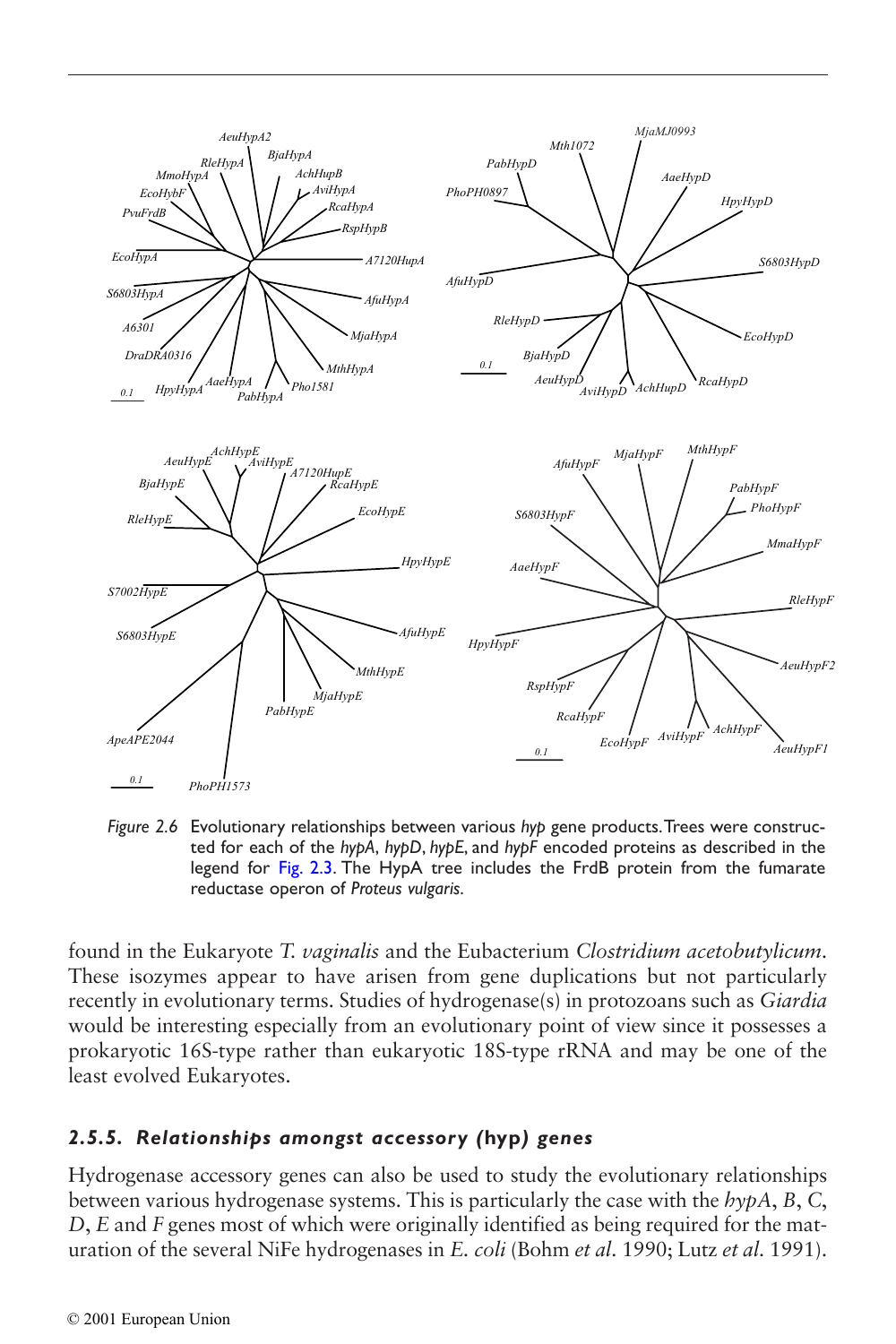Now, they are known to occur in Eubacteria and Archaea though at present none have been found in any Eukaryote. However the *hyp* genes are apparently absent in the genome of *T. maritima* which contains only an Fe-only hydrogenase. Hence the *hyp* genes may only provide information about the history of the NiFe(Se) hydrogenases. Comparison of the trees for each of the related genes should prove informative. If all the genes have followed the same evolutionary histories, then the trees should be consistent. However, at present relatively few *hyp* gene sequences are available. Those derived from genome sequencing projects can be included, but with caution, since we can only assume analogous functions. For example, from genomic sequence data we can recognise putative *hyp* genes in methanogens and hyperthermophiles but as yet there remains no direct demonstration that these genes are required for any of the hydrogenases in these organisms.

#### *Hyp genes in the Eubacteria*

The trees derived for the HypA, D, E and F proteins [\(Fig. 2.6\)](#page-20-0) clearly divide the Archaea and eubacterial examples. Close inspection of the trees reveals interesting features. For example, in the Proteobacteria, for which the greatest number of sequences are available, the trees are remarkably consistent for each of the Hyp proteins examined. This is evident in the groupings of all four proteins in *Ralstonia, Azotobacter, R. leguminosarum, R. capsulatus* and *Rhodobacter sphaeroides*. But these trees do not mirror the evolutionary pathway deduced from 16S rRNA sequences (see [Fig. 2.1](#page-3-0)). It is interesting to note that in all these organisms, the structural, regulatory and accessory genes are all tightly clustered in the genomes, and moreover in *R. eutropha*, and *B. leguminosarum*, the hydrogenase genes are even plasmid borne. Therefore it is likely that such hydrogenase gene clusters have undergone lateral gene transfer events, especially between the Proteobacteria. The positions of the *E. coli* sequences are interesting because these might be expected to group consistently with other members of the  $\gamma$  subdivision (e.g. the Azotobacters). However, the *E. coli* Hyp proteins are consistently more deeply rooted and more closely match the relative positions of the hydrogenase 2 (*hyb*) genes rather than the hydrogenase 1 (*hya*) genes which group more closely with other  $\gamma$  group members. It is also interesting to note that the *hyp* genes in *E. coli* unlike those in other Proteobacteria cluster with the *hyc* (formate hydrogenase lyase) genes rather than the *hya, hyb*, or *hyf* genes. In *E. coli*, *hypF* is separate from the main *hyp* gene cluster (Maier *et al*. 1996) but nevertheless HypF has an evolutionary history which also closely matches those of hydrogenase 2.

Another interesting observation that arises from the Hyp protein trees is the inconsistency in the apparent evolutionary history of the cyanobacterial proteins despite the fact that the Nostocales (*Anabaena* 7120) and the Chroococcales (*Synechococcus* and *Synechocystis*) are not greatly divergent according to 16S rRNA sequences. However, although there are only a few sequences available as yet for this group, a clear difference has already emerged between the positions of the HypAs and HypEs. In *Anabaena* they group with the Proteobacteria which more closely accords with the locations of the Group 2 uptake hydrogenase genes but the Hyp proteins from the Chroococcales are more deeply rooted. It appears as if the structural genes and accessory genes in the Cyanobacteria do not have parallel evolutionary histories.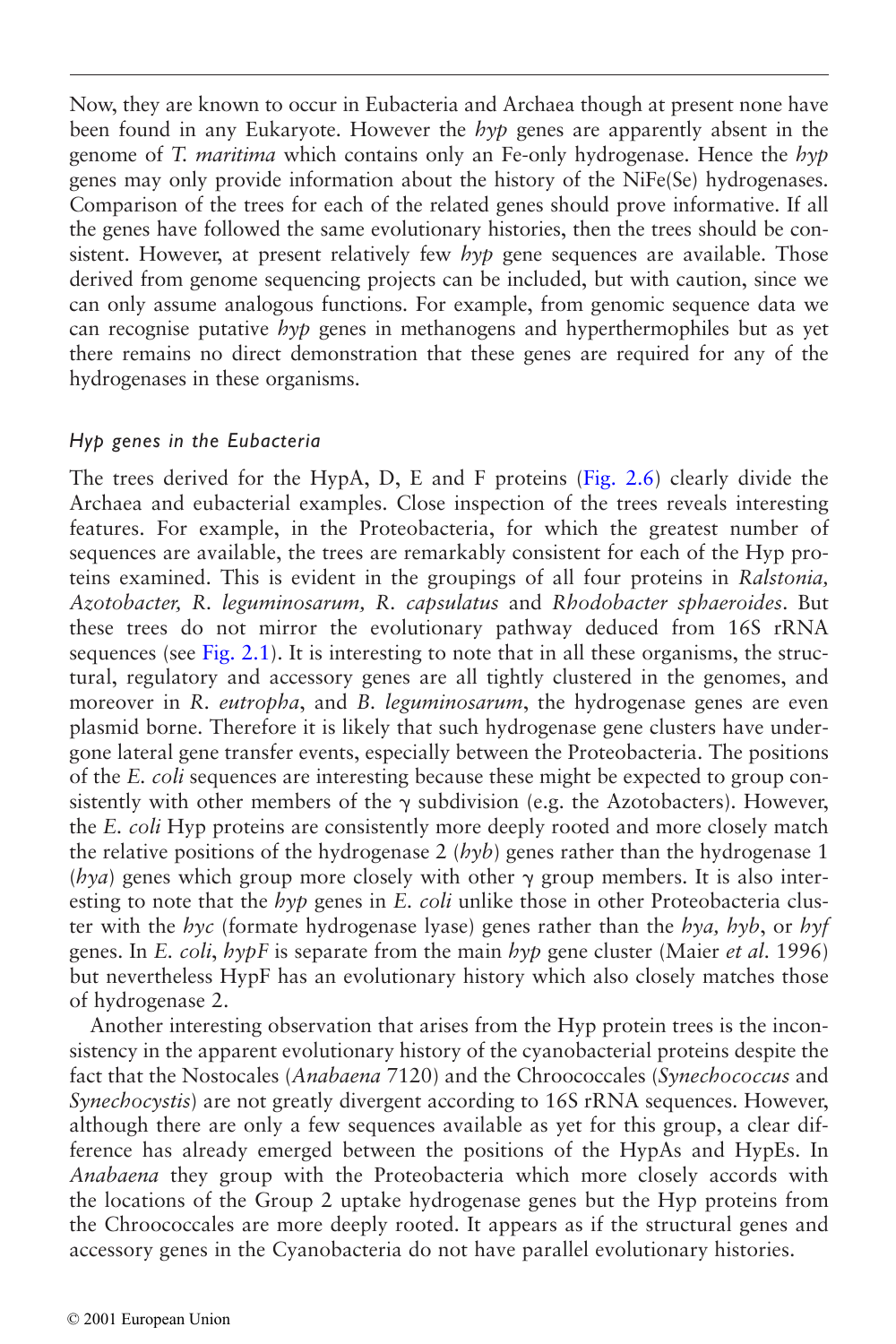#### *Relationships between hyp genes in the Archaea*

Unlike the situation with the Eubacteria, the archaeal Hyp protein trees are surprisingly inconsistent with one another. This may be because the relatively few sequences available derive from widely divergent organisms.

#### *Diversity in the organisation of the Hyp gene clusters*

There is a remarkable variation in the organisation of *hyp* genes in different organisms. In the relatively ancient organism *M. jannaschii*, the *hypA*, *B*, *C*, *D*, *E* and *F* genes are all present but they are scattered around the genome in a remarkable way and moreover none is linked to any of the hydrogenase structural gene clusters. In *M. marburgensis* the situation is similar with the exception that *hypA* and *B* are contiguous and no *hypF* has been found. It is argued that polycistronic operons allow functionally related genes to be controlled coordinately with economic use of promoter regions and regulatory proteins. However in the methanogens, expression of the *hyp* genes is probably constitutive and there seems to have been no selective advantage to be gained from the clustering of the genes. Alternatively, no particular selective disadvantage has arisen from their scattering throughout the genome. This is in striking contrast to the situation in *A. fulgidus*, their obligately sulfate reducing non-methanogenic relative, where the *hyp* genes are contiguous and sandwiched between sets of putative hydrogenase and H<sub>2</sub>:heterodisulfide oxido reductase genes.

One can envisage how the evolutionary histories of structural and accessory genes could be clearly distinct and how the ancestry of the accessory genes may better reflect the early evolutionary origins of the NiF(Se) hydrogenase systems. In the cases of gene clusters introduced into any organism by lateral transfer events, the preexistence of a functional set of *hyp* genes in that organism capable of supporting the newly arrived structural genes would most likely lead to the loss of the incoming set whereas the structural genes would be retained if of selective value. It is therefore interesting to note that in the remarkable assembly of megaplasmid-borne hydrogenase genes in *R. eutropha*, duplications of the *hypA*, *B* and *F* genes occur (Wolf *et al*. 1998). These genes are even partially interchangeable. Inspection of the HypF tree shows that the gene duplication was not recent but possibly occurred prior to the separation of the  $\gamma$  and  $\beta$  groups of the Proteobacteria. Therefore it appears most likely that *R. eutropha* is in the process of losing one set of *hyp* genes rather than gaining a second set by gene duplication.

## **2.6. Extending the horizons**

One goal of biodiversity is the development of tools with which to survey and catalogue hitherto unknown genes and species. Biologists have accumulated knowledge about an astonishing 1.5 million species but an even more surprising statistic is that only  $5,000$  of these  $\left(\sim\right)$  per cent) are prokaryotes despite the relative antiquity of these organisms. Though different species concepts are used by different groups of biologists, nevertheless, it appears that microbiologists may only have isolated and cultivated 1 per cent or less of all the existing prokaryotes. Clearly this poses an enormous challenge but offers a potential wealth of novel systems. Modern technologies